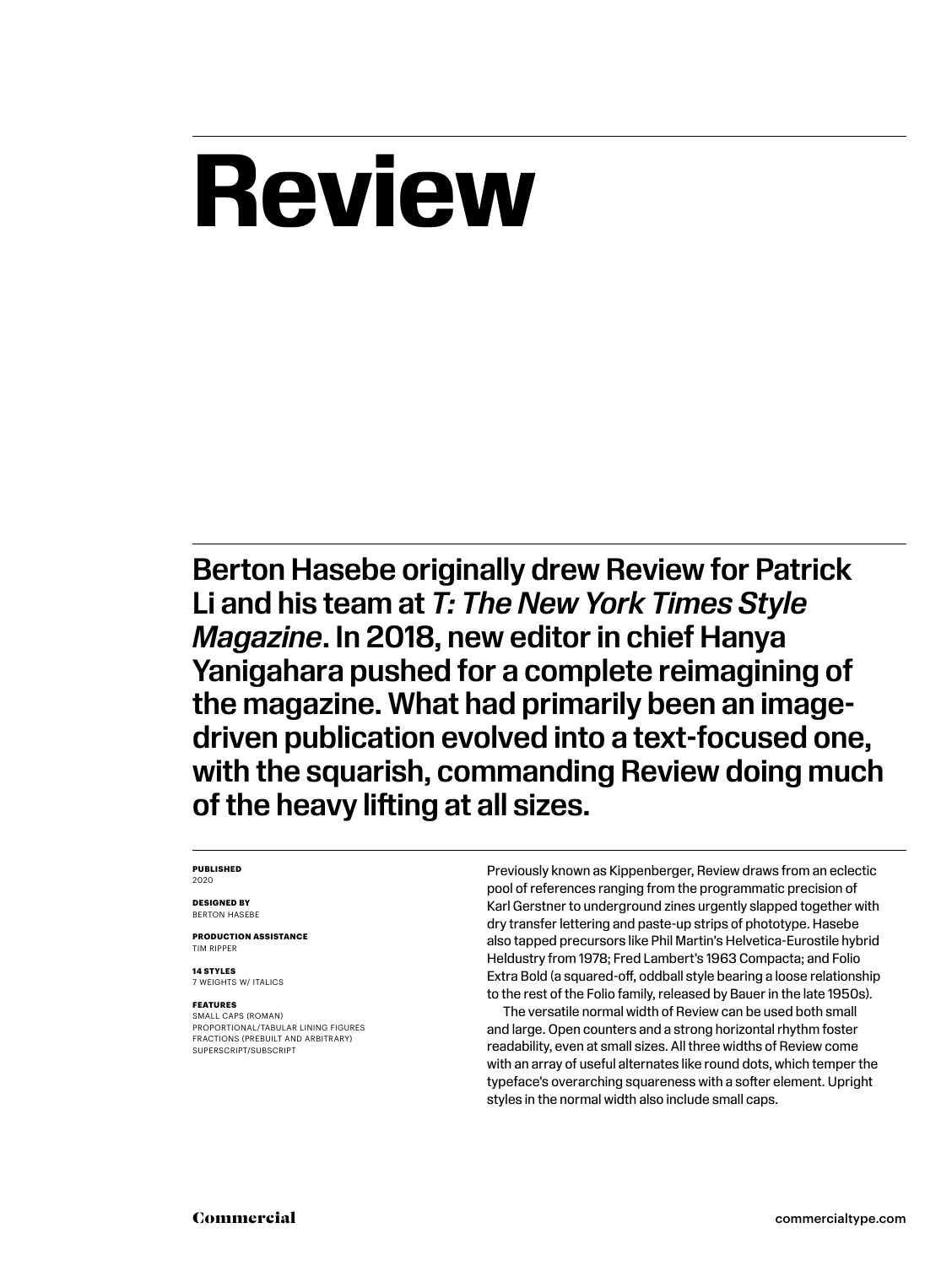Review Thin *Review Thin Italic* Review Light *Review Light Italic* Review Regular *Review Regular Italic* Review Medium *Review Medium Italic* **Review Bold** *Review Bold Italic* Review Heavy *Review Heavy Italic* Review Black *Review Black Italic*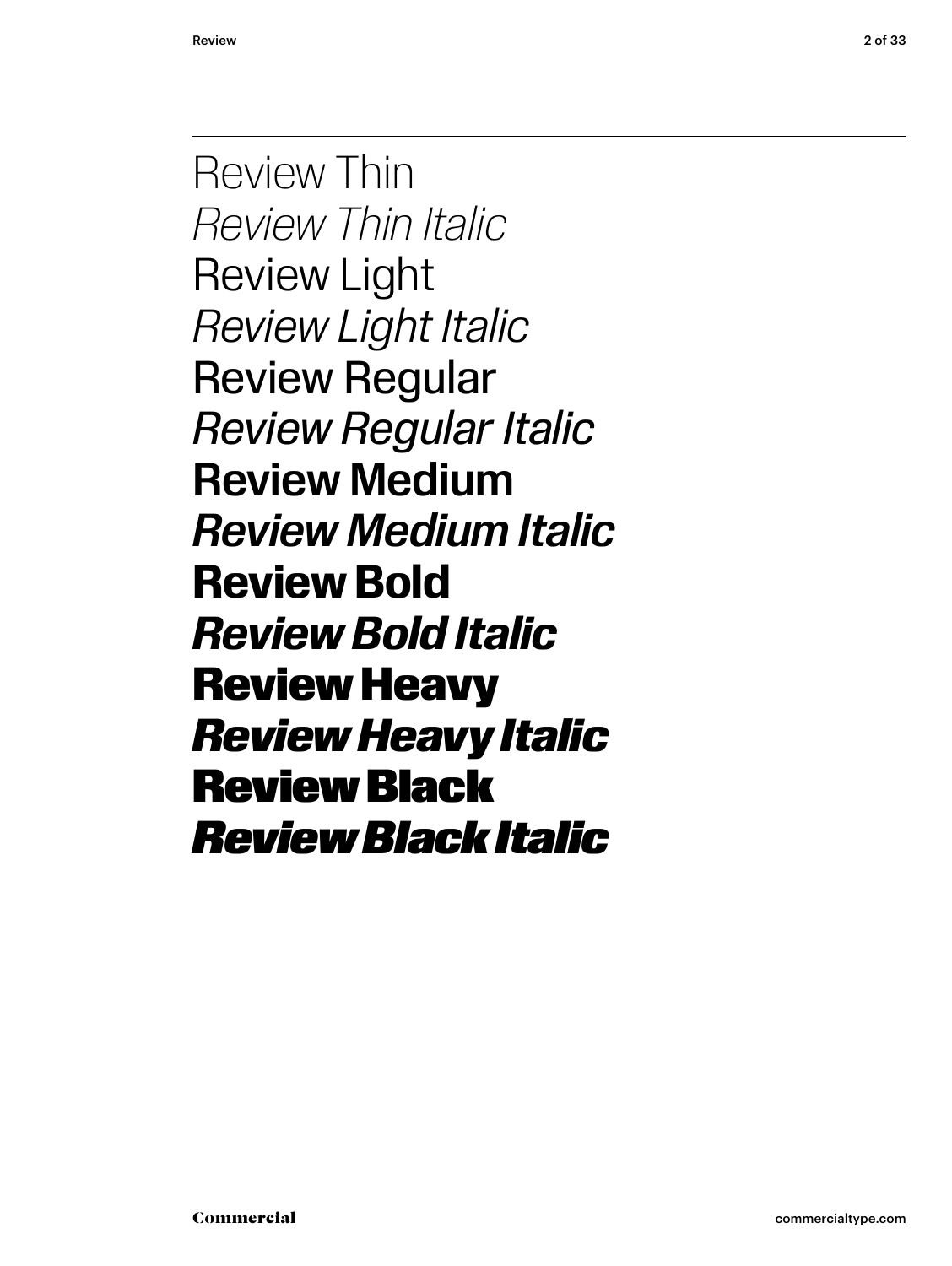# HOUSEHOLD vershadows

REVIEW THIN, 70 PT



# GEOGRAPHY Remarquable REVIEW LIGHT, 70 PT

*DESEMPEÑA Effectiveness*

REVIEW LIGHT ITALIC, 70 PT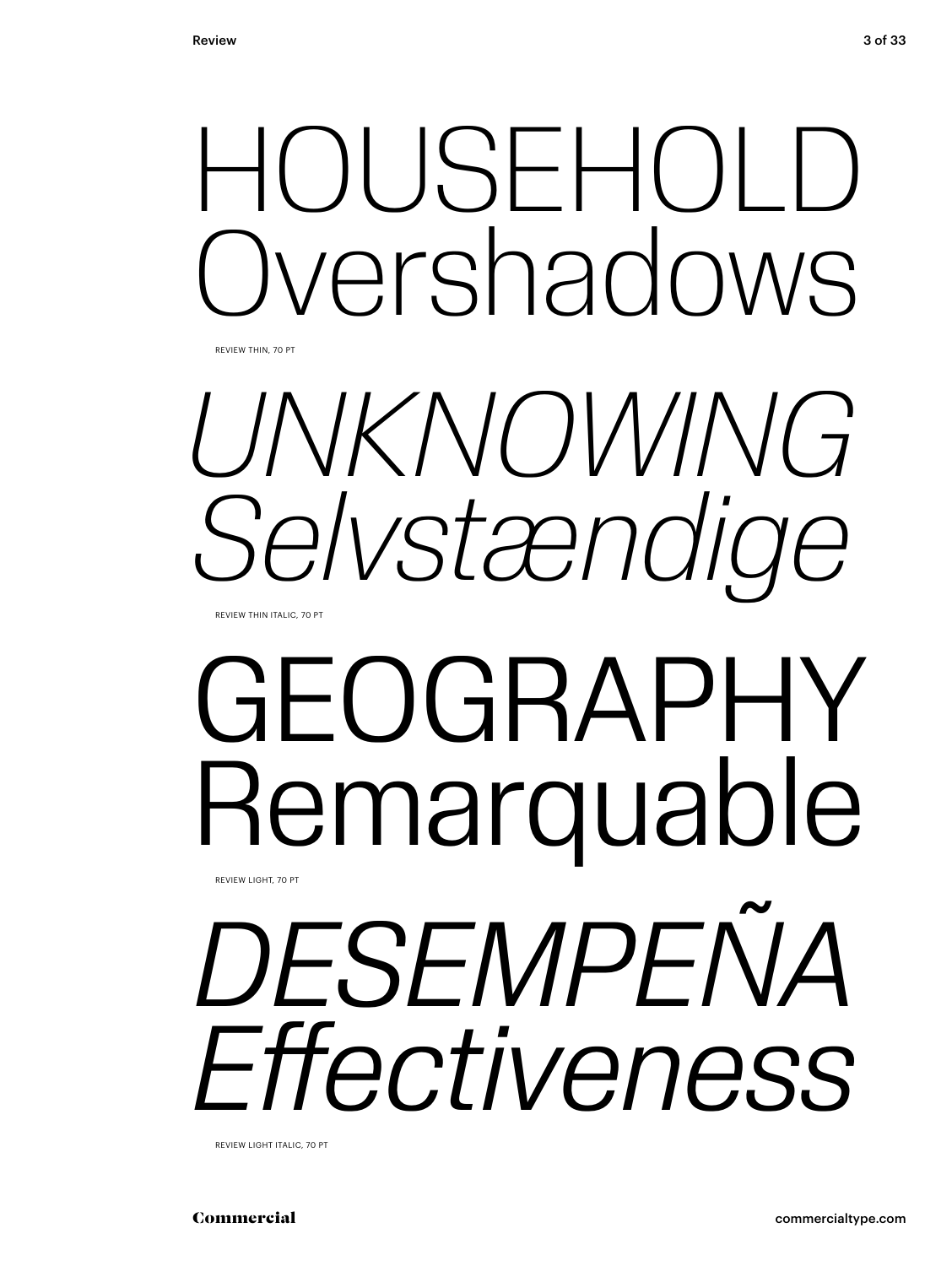# CENTRALIZE Reorganizing *MOMENTUM International*  REVIEW REGULAR, 70 PT

REVIEW REGULAR ITALIC, 70 PT [ROUND DOTS, ALTERNATE a]

# DISAVOWED Außenpolitik REVIEW MEDIUM, 70 PT

*ATMOSFĒRA Costituzione*

REVIEW MEDIUM ITALIC, 70 PT [ALTERNATE M R]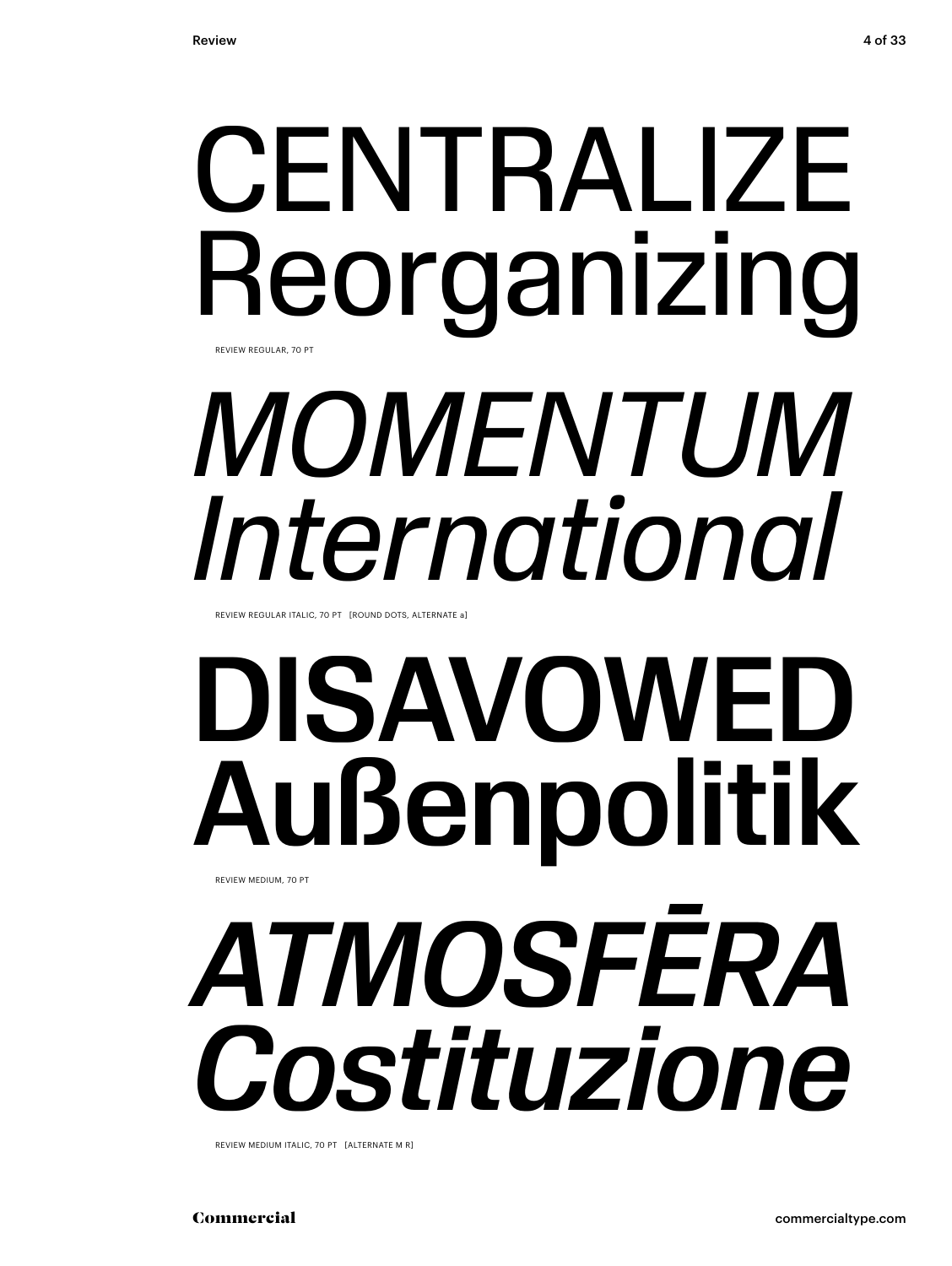# **STATEMENT Background**

REVIEW BOLD, 70 PT [ALTERNATE g k]

# *EKONOMIYA Gyártásával* REVIEW BOLD ITALIC, 70 PT

# **GUTHEIßEN<br>Conference** Confere

REVIEW HEAVY, 70 PT

# *WORKLOAD Jaċċettawx*

REVIEW HEAVY ITALIC, 70 PT [ALTERNATE K a]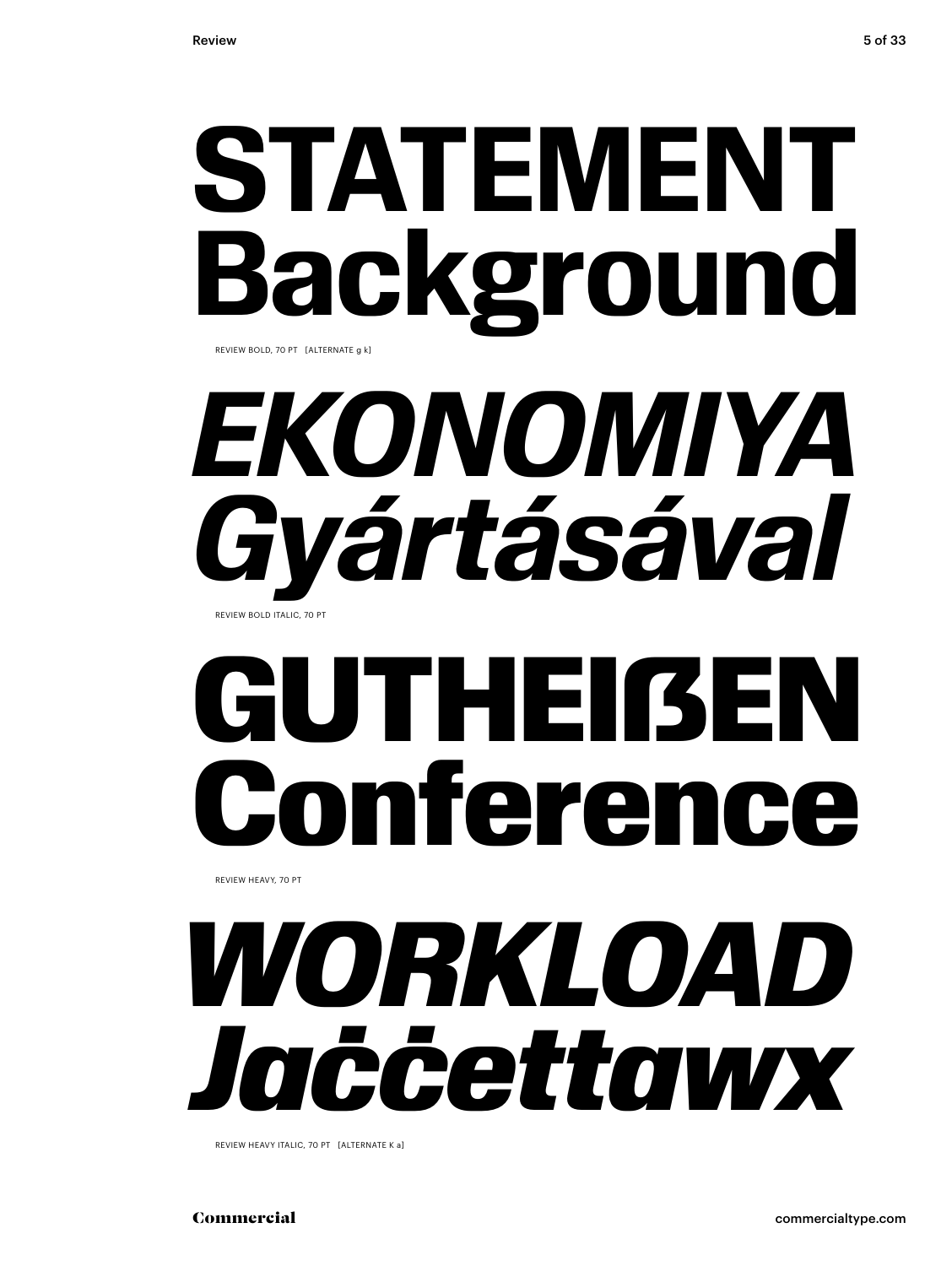

REVIEW BLACK, 70 PT



REVIEW BLACK ITALIC, 70 PT [ROUND DOTS]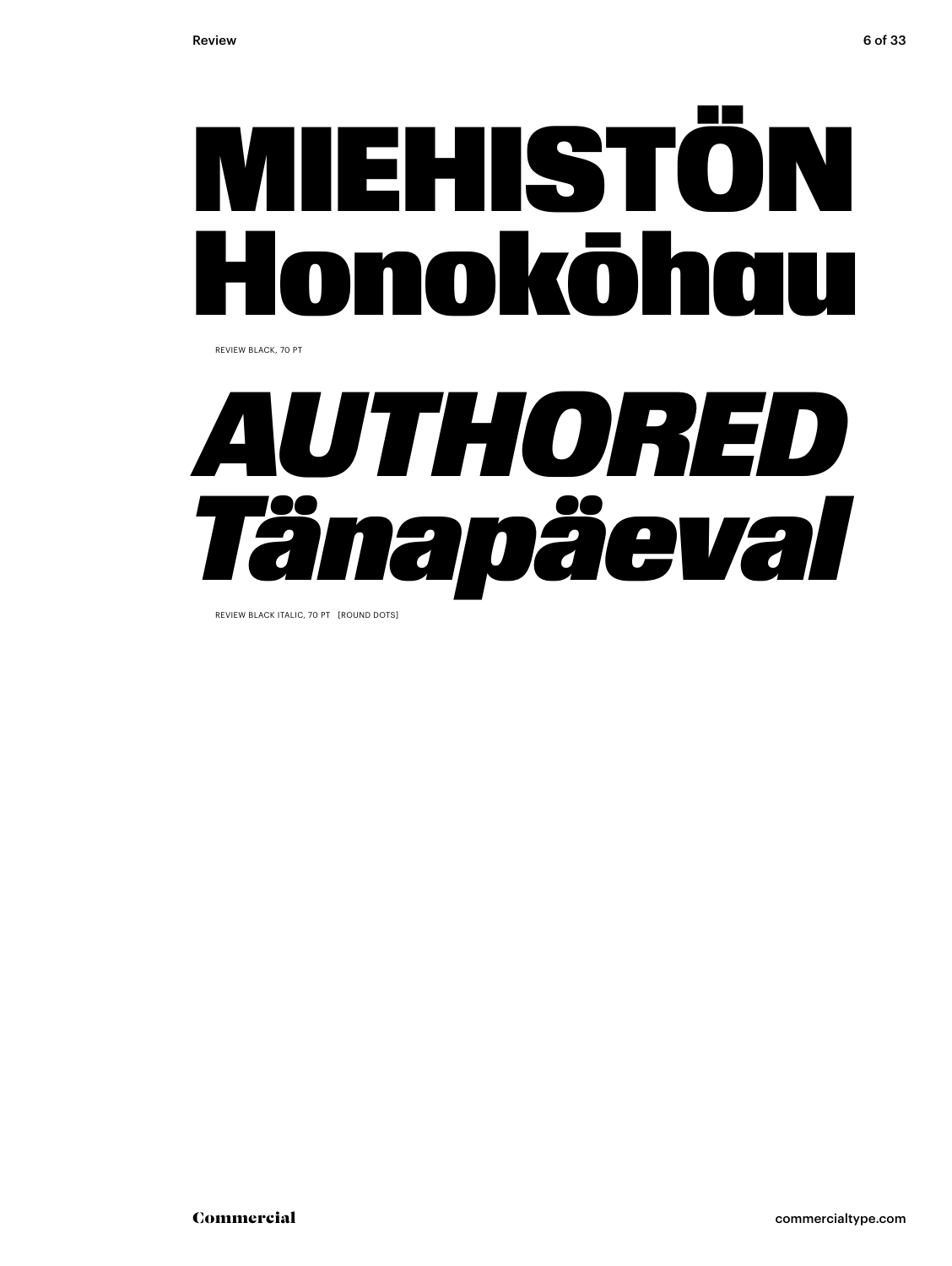Fringes of political talent FINAL INVESTIGATIONS *Med ovärderliga insikter*

REVIEW THIN, THIN ITALIC, 40 PT

Phát sóng trực tiếp trên 427.518 METER LANGE *Early 20th century films* REVIEW LIGHT, LIGHT ITALIC, 40 PT

## An extensive presence INDIGENOUS DIALECT *Yhä monikansallisempi*

REVIEW REGULAR, REGULAR ITALIC, 40 PT

## Après près de 170 ans LOCAL MAGISTRATES *Glazed terracotta roof*

REVIEW MEDIUM, MEDIUM ITALIC, 40 PT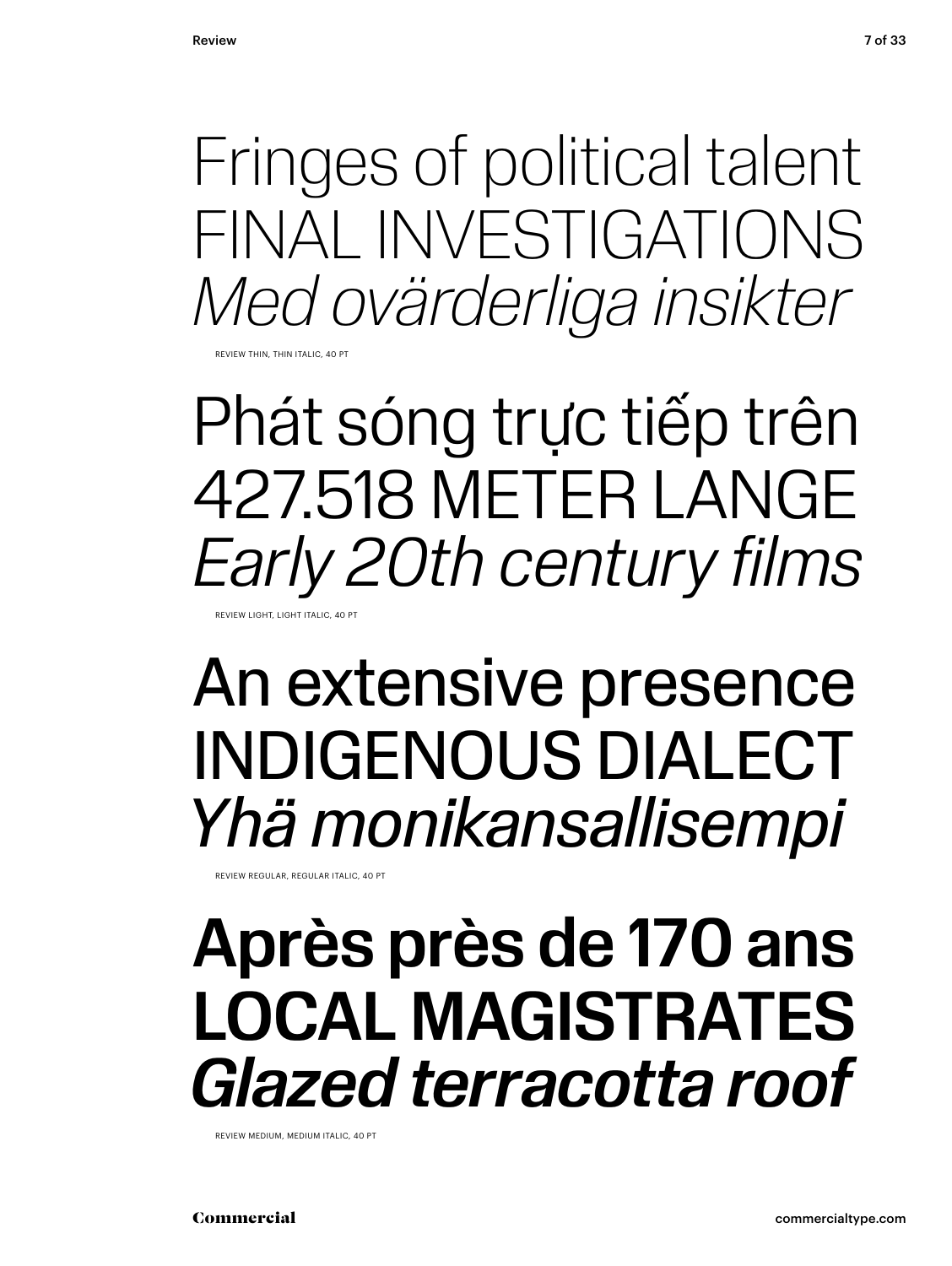## **Większość gatunków CHEMICAL ANALYSIS** *1720 volunteer divers*

REVIEW BOLD, BOLD ITALIC, 40 PT

## 7 global market units AVANT GARDE FILMS *Věcmi členů posádky*

REVIEW HEAVY, HEAVY ITALIC, 40 PT

## Modern rediscovery FYRIR 37.000 ÁRUM *Lunar surface bases*

REVIEW BLACK, BLACK ITALIC, 40 PT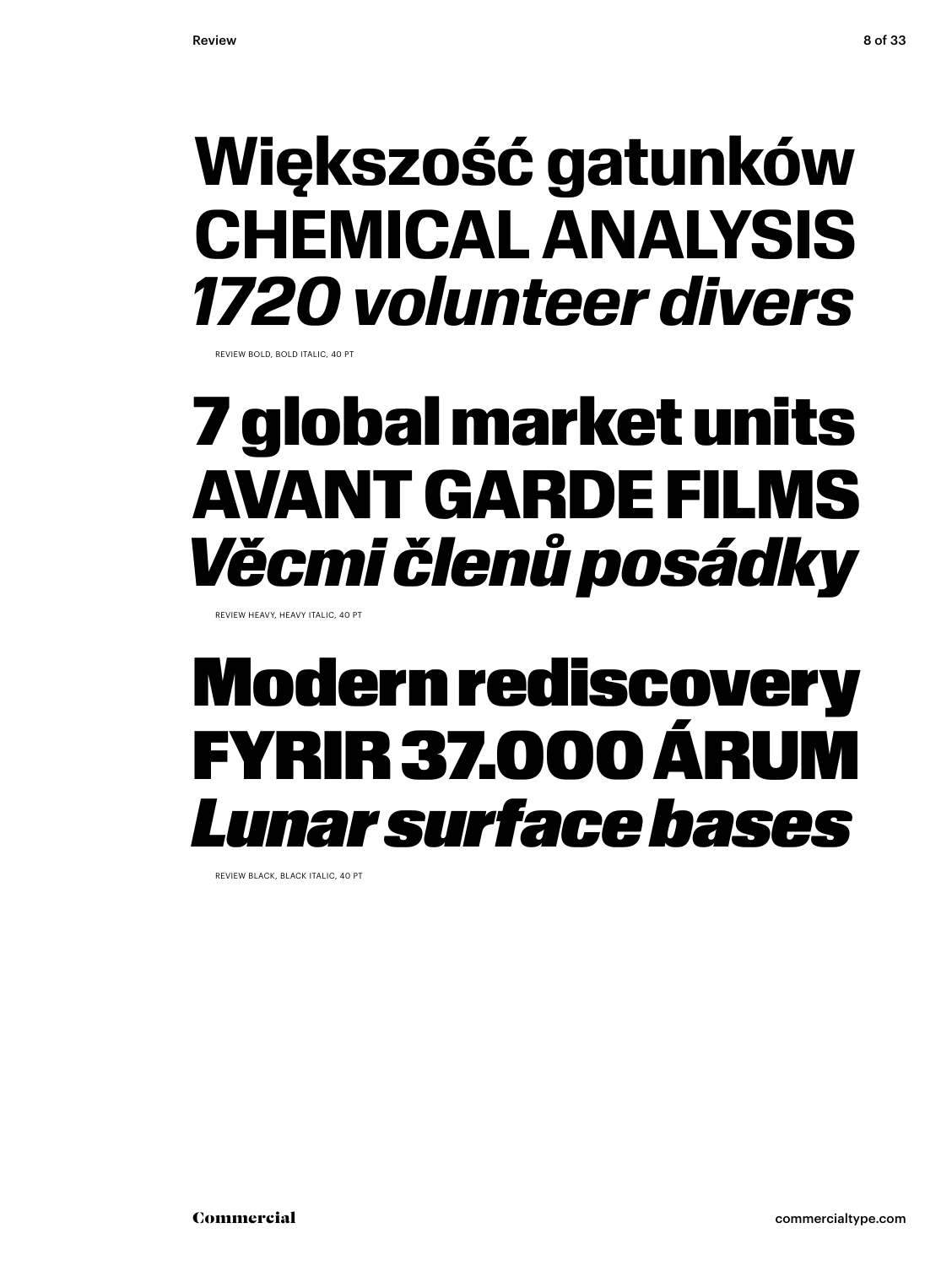Zij in latere eeuwen door hun gebieden A VAST, MONOLITHIC ORGANIZATION *The conclusion of the Napoleonic Wars*

**REVIEW THIN THIN ITALIC, 25 PT** 

Cities in the league enjoyed autonomy LONG-PRIVILEGED CIVIC POSITIONS *Gallischer Kopfschutz abgebildet wird*

REVIEW LIGHT, LIGHT ITALIC, 25 PT [ALTERNATE g]

A population of 58,493 consisting of SDRUŽUJÍCÍ ÚZEMÍ TŘÍ DOTČENÝCH *A 15th century public health calamity*

REVIEW REGULAR, REGULAR ITALIC, 25 PT [ALTERNATE M a]

Al segle XIII, de remarcar el caràcter 174 POTENTIAL IMPLEMENTATIONS *Makes up 23.8% of Chile's total area*

REVIEW MEDIUM, MEDIUM ITALIC, 25 PT

### **Government reactions to COVID-19 KEISARI OTTO I OLI ENSIMMÄINEN** *Revolutionary machine technology*

REVIEW BOLD, BOLD ITALIC, 25 PT [ALTERNATE K R]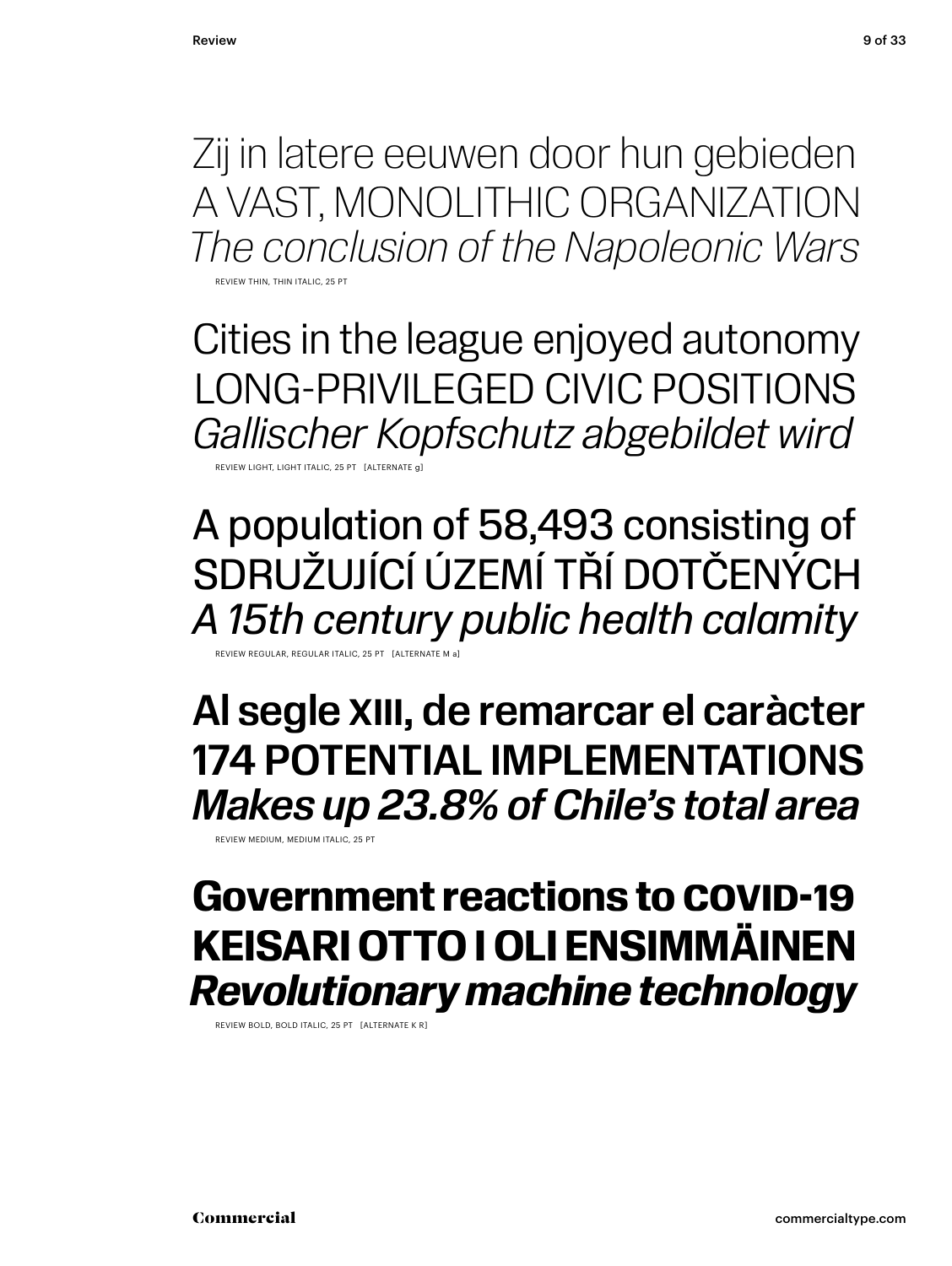### The more reactive hydroxyl group 17 NEWLY APPOINTED MINISTERS *Tal-Kunsill f'kull qasam ta' politika*

REVIEW HEAVY, HEAVY ITALIC, 25 PT [ALTERNATE W]

### Bheith ina mbaill de Dháil Éireann CONSENSUS-DRIVEN ASSEMBLY *An annual expense of €1,285,471*

REVIEW BLACK, BLACK ITALIC, 25 PT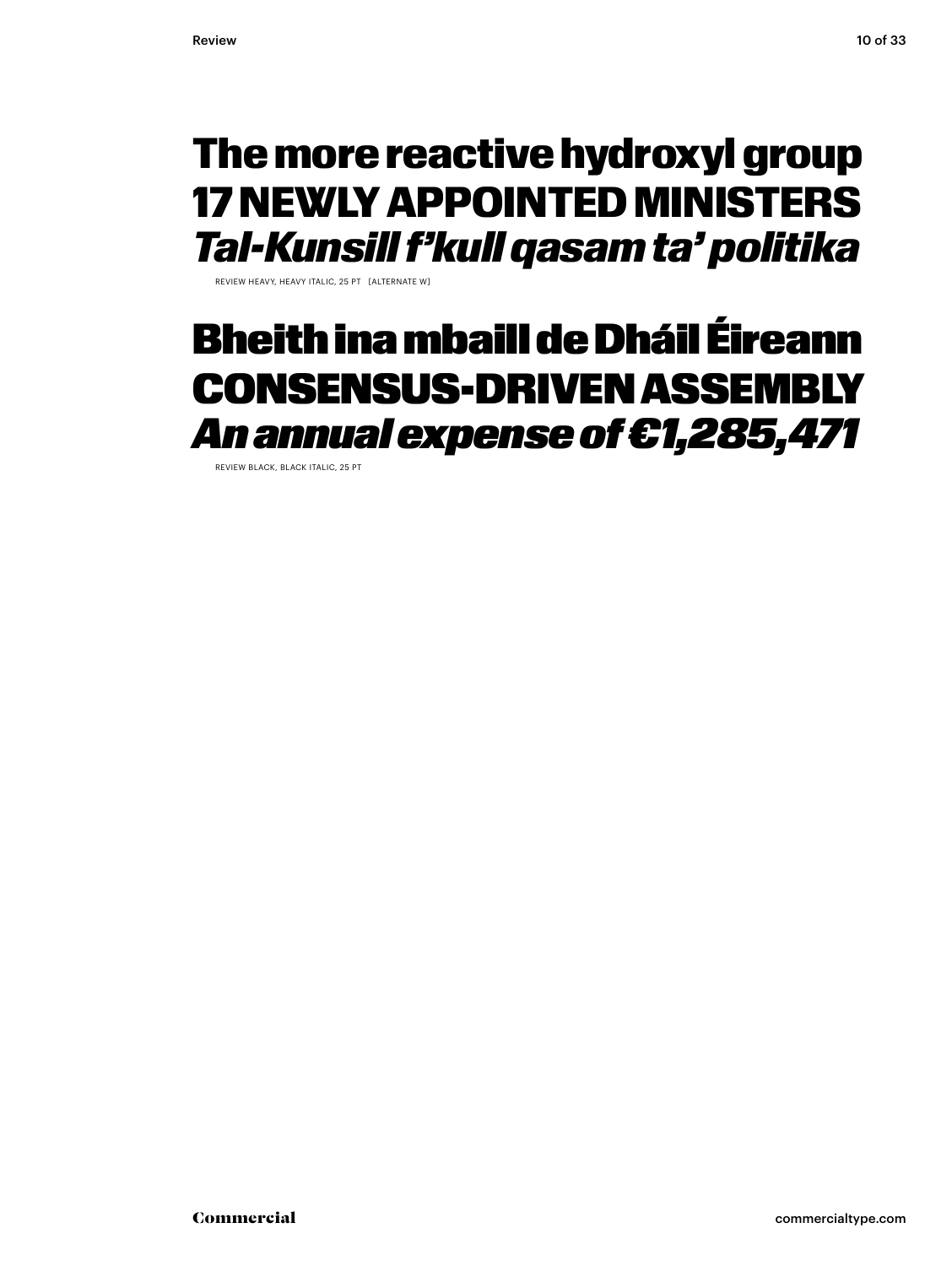A POTENTIAL TO MEET 3 – 5% OF GLOBAL DEMAND Dangosir yr esbonydd, fel arfer, ar ffurf is-sgript i'r dde *MYRIAD FACTORS CONTRIBUTED TO ITS SEVERITY The movement starts with "an aggressive call to arms"*

REVIEW THIN, THIN ITALIC, 18 PT [TRACKING +4]

NOONG HULYO 2011 NAPAKALIWANAG NITO PARA Globular cluster M70 within constellation Sagittarius *HIS LEGITIMATE EXPRESSIONS OF EXASPERATION Hij was gedurende het voorjaar van 1971 gemakkelijk*

REVIEW LIGHT, LIGHT ITALIC, 18 PT [TRACKING +4]

VOM REST DES KONTINENTS ABGESPALTEN SEIN 10 breezy chicken dishes from a high-brow kitchen *INFORMATION & COMMUNICATION TECHNOLOGY The Cenozoic is also known as the Age of Mammals*

REVIEW REGULAR, REGULAR ITALIC, 18 PT [TRACKING +4]

A ROYAL CHARTER WAS SIGNED ON 11 JULY 1664 Limnológia vizsgálati tárgyai az álló- és folyóvizek *THỜI KỲ ĐÓ CÒN GỌI LÀ "THỜI KỲ ĐEN TỐI" THEO Ohio voter turnout 7% lower than national average*

REVIEW MEDIUM, MEDIUM ITALIC, 18 PT [TRACKING +4]

### **L'ISTMO DI SUEZ UNISCE L'EURASIA ALL'AFRICA 5 standout seasonal looks filled with substance** *THE COUNTRY'S LARGEST GEOTHERMAL FIELDS Hän ei ilmeisesti kuitenkaan missään vaiheessa*

REVIEW BOLD, BOLD ITALIC, 18 PT [TRACKING +4, ALTERNATE R a k]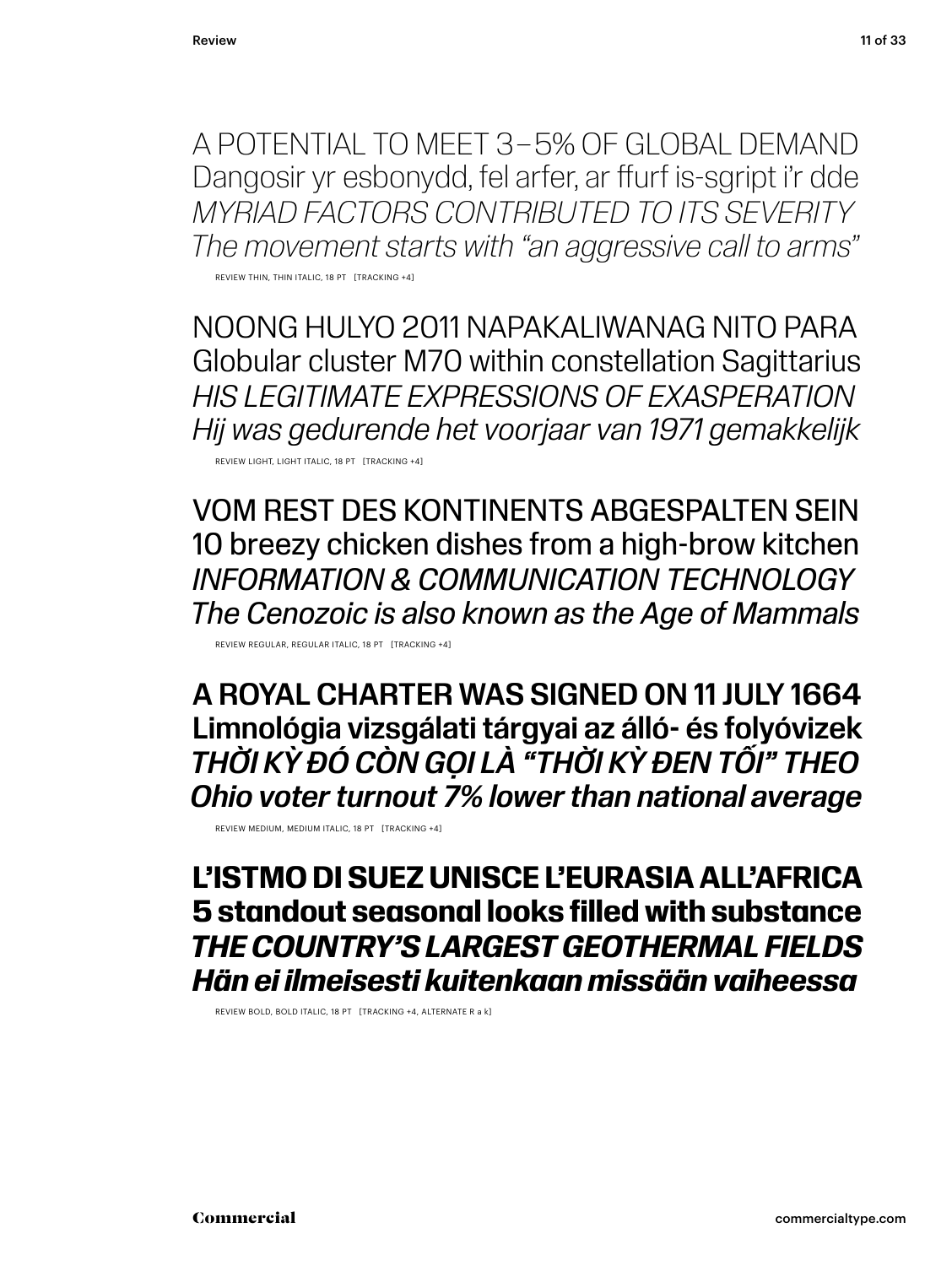### THE FIRST TEXT ON WAPPO GRAMMAR IN 1921 Praktiskt val av logaritmbas vid användning av *A MORE USEFUL METRIC OF TESTS PER CAPITA Unique & rigorous process of testing the casks*

REVIEW HEAVY, HEAVY ITALIC, 18 PT [TRACKING +4]

### A OD ROKU 2020 JEST MIASTEM LITERATURY The "lackadaisical" strategy in many regions *FEATURING SEVERAL OFF-CAMBER CORNERS Les étapes et objectifs de la critique textuelle*

REVIEW BLACK, BLACK ITALIC, 18 PT [TRACKING +4, ROUND DOTS]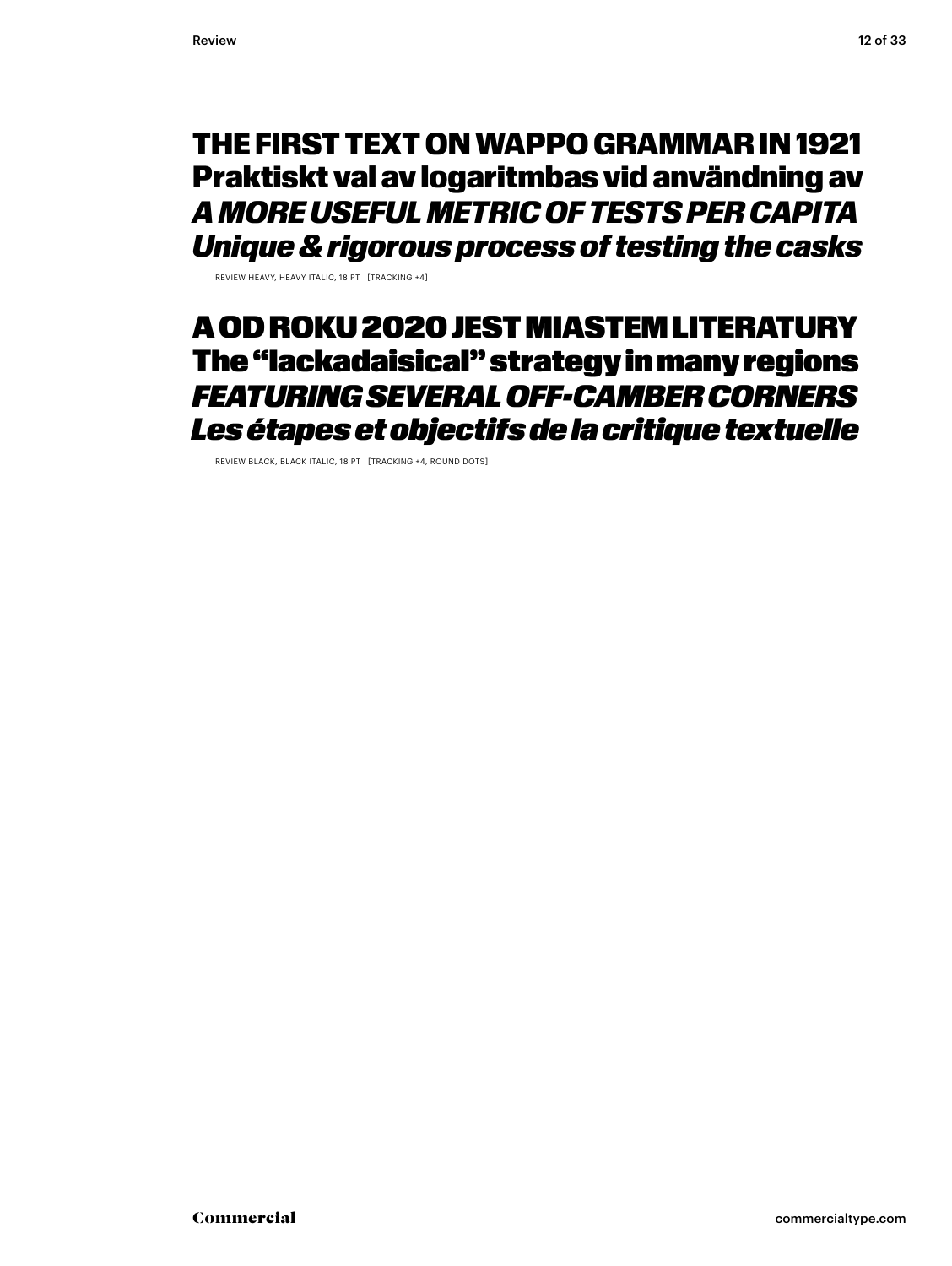K-mesons are bound of a strange quark and an up or down antiquark POETIC VOICE PAIRED WITH AN INDIVIDUALIST, AUSTERE BEAUTY *Azonos tömeggel, de ellenkező elektromos, gyenge és erős töltéssel* REVIEW THIN, THIN ITALIC, 14 PT [TRACKING +6]

Diese Region existiert offiziell seit dem Geographie-Kongress 1942 THE 1917 CANDIDATES FOR THE SHEFFIELD SCIENTIFIC SCHOOL *Each verb root takes at least two forms to which suffixes are added* REVIEW LIGHT, LIGHT ITALIC. 14 PT [TRACKING +6, ALTERNATE K R k]

The discipline of international relations became a scholarly focus CHÂU ÂU CÓ QUÁ TRÌNH LỊCH SỬ XÂY DỰNG VĂN HÓA VÀ KINH *The Dutch guilder (symbol: ƒ) was the currency of the Netherlands* REVIEW REGULAR, REGULAR ITALIC, 14 PT [TRACKING +6]

Son iki yüzyıldır çöküntü kuşaklarındaki en uzun süreli yanardağ POLLS REFLECT VOTERS' VIEWS SINCE THE AUGUST DEBATES *Widened United States sovereignty across the Mississippi River* REVIEW MEDIUM, MEDIUM ITALIC, 14 PT [TRACKING +6, ALTERNATE g]

**Hurricane Alpha strengthened speedily to a Category 4 event STRATEGIST SEES INTENSE VOLATILITY AHEAD OF ELECTION** *Stvaranje druge francuske kolonijalne imperije počelo je 1830* REVIEW BOLD, BOLD ITALIC, 14 PT [TRACKING +6]

Güneydoğu is spoken in the southeast, to the east of Mersin DE REPREZENTARE COMPLETĂ LA NIVEL NAȚIONAL CA ȘI DE *Obtaining peace with Austria through the Treaty of Luneville* 

REVIEW HEAVY, HEAVY ITALIC, 14 PT [TRACKING +6]

Prijali francúzsku kultúru, dokázali rozprávať spisovne po ASTONISHING ANNOUNCEMENTS WERE MADE AVAILABLE *Virtually every European state sent a delegation to Vienna*

REVIEW BLACK, BLACK ITALIC, 14 PT [TRACKING +6, ALTERNATE a]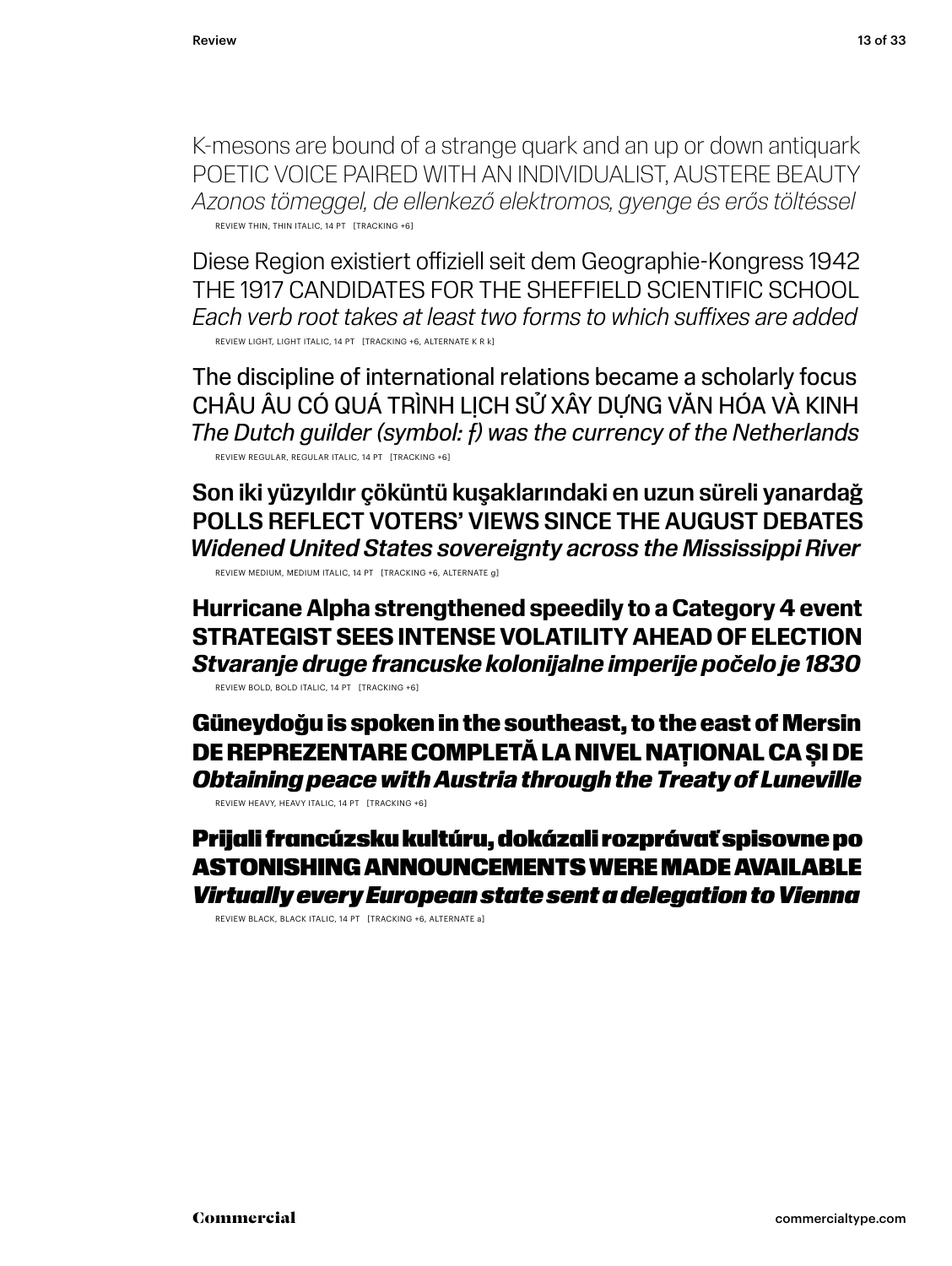# Wikingersiedlungen Bathythermograph

REVIEW LIGHT, 50 PT

REVIEW THIN, 50 PT

### Menestyksellisesti EVIEW REGULAR, 50 PT

### Katathermometer REVIEW MEDIUM, 50 PT

### **Dermatoglyphics** REVIEW BOLD, 50 PT

### Raggiungessero REVIEW HEAVY, 50 PT

# nterbala

REVIEW BLACK, 50 PT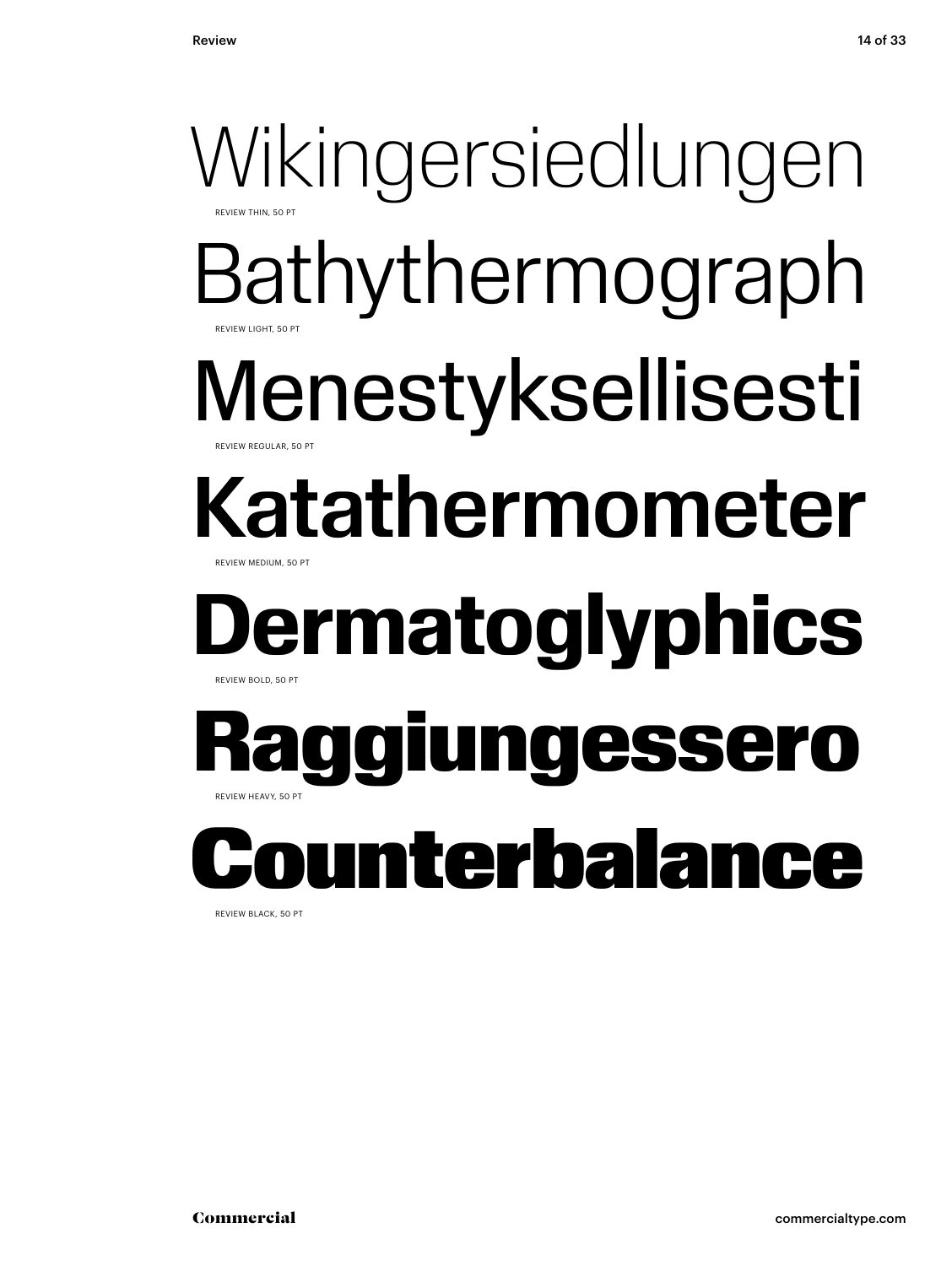

REVIEW BLACK ITALIC, 50 PT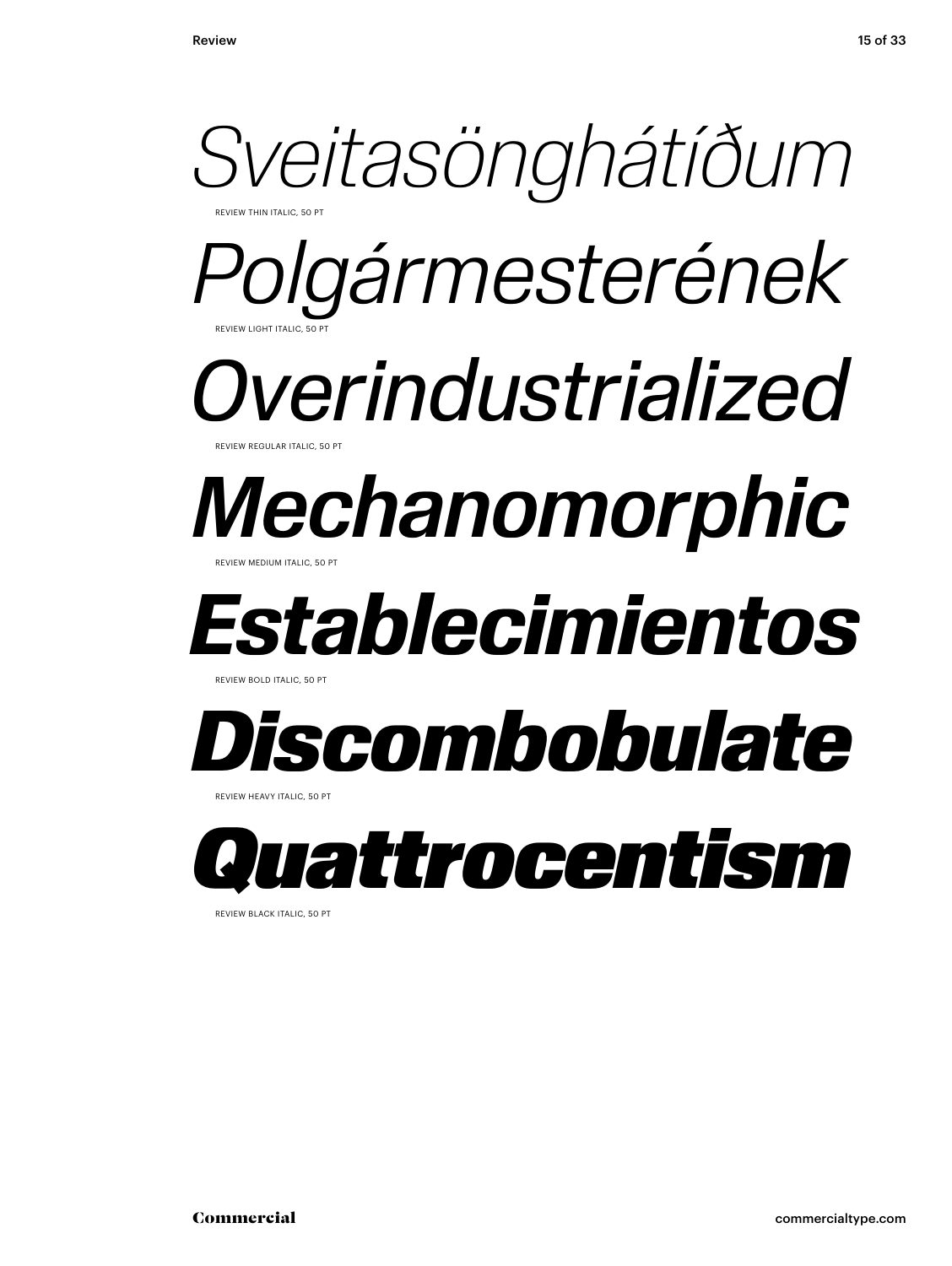REVIEW LIGHT, LIGHT ITALIC, MEDIUM, 16/20 PT [TRACKING +4]

the spanish war, which began in 1739, and the French war which soon followed it occasioned further increase of the debt, which, on the 31st of December 1748, after it had been concluded by the Treaty of Aix-la-Chapelle, amounted to £78,293,313. The most profound peace of the seventeen years of continuance had taken no more than £8,328,354 from it. A war of less than nine years' continuance added £31,338,689 to it (Refer to James Postlethwaite's *History of the Public Revenue*). During the administration of Mr. Pelham, the interest of the public debt was reduced from 4% to 3%; or at least measures were taken for reducing it, from four to three per cent; the sinking fund was increased, and some part of **the public debt** was paid off. In 1755, before the breaking out of the late war, the funded debt of Great Britain amounted to £72,289,673. On the 5th of January 1763, at the conclusion of the peace, the funded debt amounted to £122,603,336. The unfunded debt has been stated at £13,927,589. But the expense occasioned by the war did not end with the conclusion of the peace, so that though, on the 5th of January 1764, the funded debt was increased (partly by a new loan, and partly by funding a part of the unfunded debt) to £129,586,782, there still remained (according to the very well informed author of *Considerations on the Trade and Finances of Great Britain*) an unfunded debt which was brought to account in that and the fol-

#### LIGHT SMALL CAPS LIGHT

MEDIUM

LIGHT ITALIC

MEDIUM

PROPORTIONAL LINING FIGURES

LIGHT ITALIC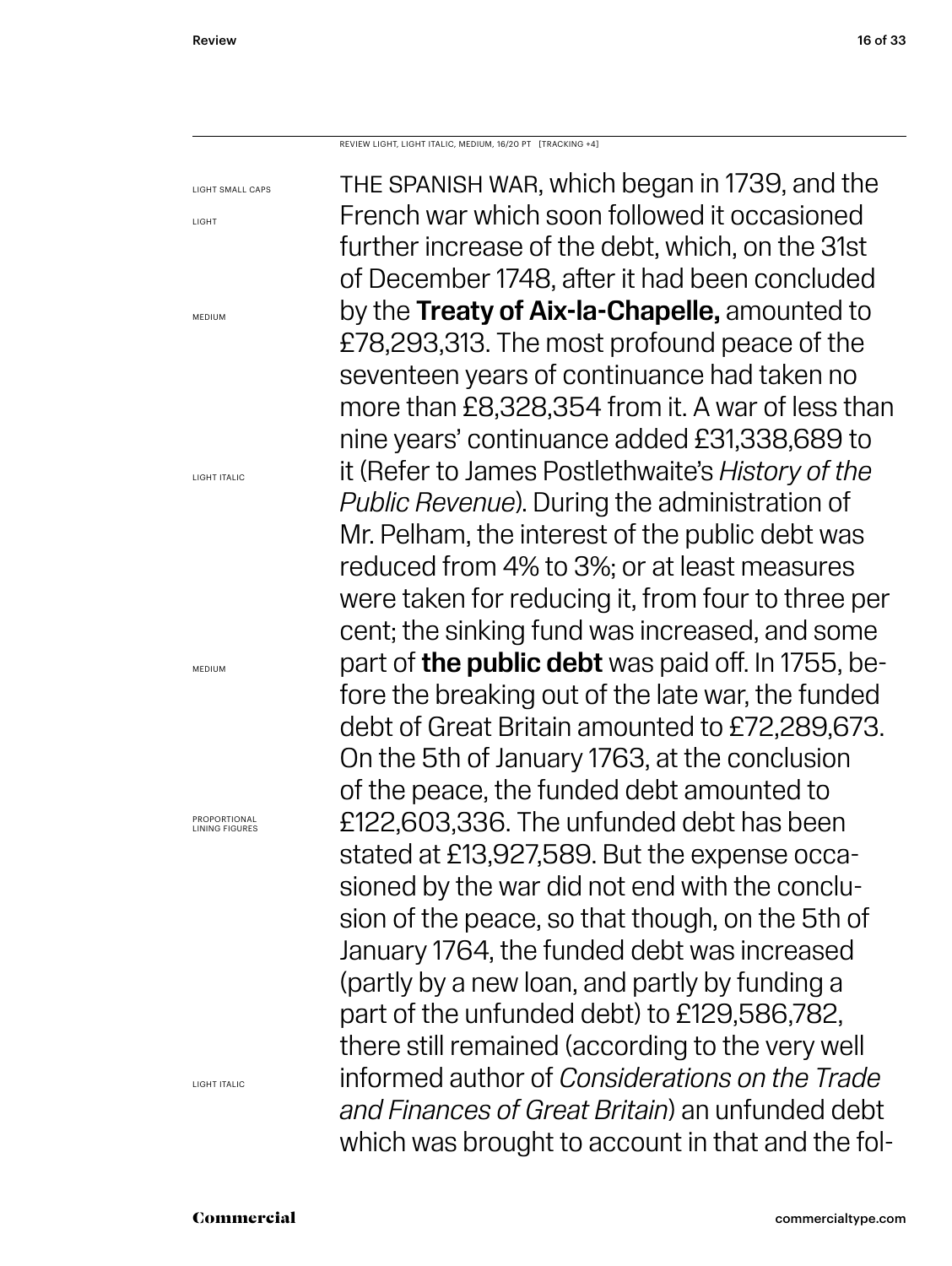REVIEW REGULAR, REGULAR ITALIC, BOLD, 16/20 PT [TRACKING +4]

REGULAR SMALL CAPS

BOLD

REGULAR

REGULAR ITALIC

BOLD

PROPORTIONAL LINING FIGURES

REGULAR ITALIC

the spanish war, which began in 1739, and the French war which soon followed it occasioned further increase of the debt, which, on the 31st of December 1748, after it had been concluded by the **Treaty of Aix-la-Chapelle,** amounted to £78,293,313. The most profound peace of the seventeen years of continuance had taken no more than £8,328,354 from it. A war of less than nine years' continuance added £31,338,689 to it (Refer to James Postlethwaite's *History of the Public Revenue*). During the administration of Mr. Pelham, the interest of the public debt was reduced from 4% to 3%; or at least measures were taken for reducing it, from four to three per cent; the sinking fund was increased, and some part of **the public debt** was paid off. In 1755, before the breaking out of the late war, the funded debt of Great Britain amounted to £72,289,673. On the 5th of January 1763, at the conclusion of the peace, the funded debt amounted to £122,603,336. The unfunded debt has been stated at £13,927,589. But the expense occasioned by the war did not end with the conclusion of the peace, so that though, on the 5th of January 1764, the funded debt was increased (partly by a new loan, and partly by funding a part of the unfunded debt) to £129,586,782, there still remained (according to the very well informed author of *Considerations on the Trade and Finances of Great Britain*) an unfunded debt which was brought to account in that and the fol-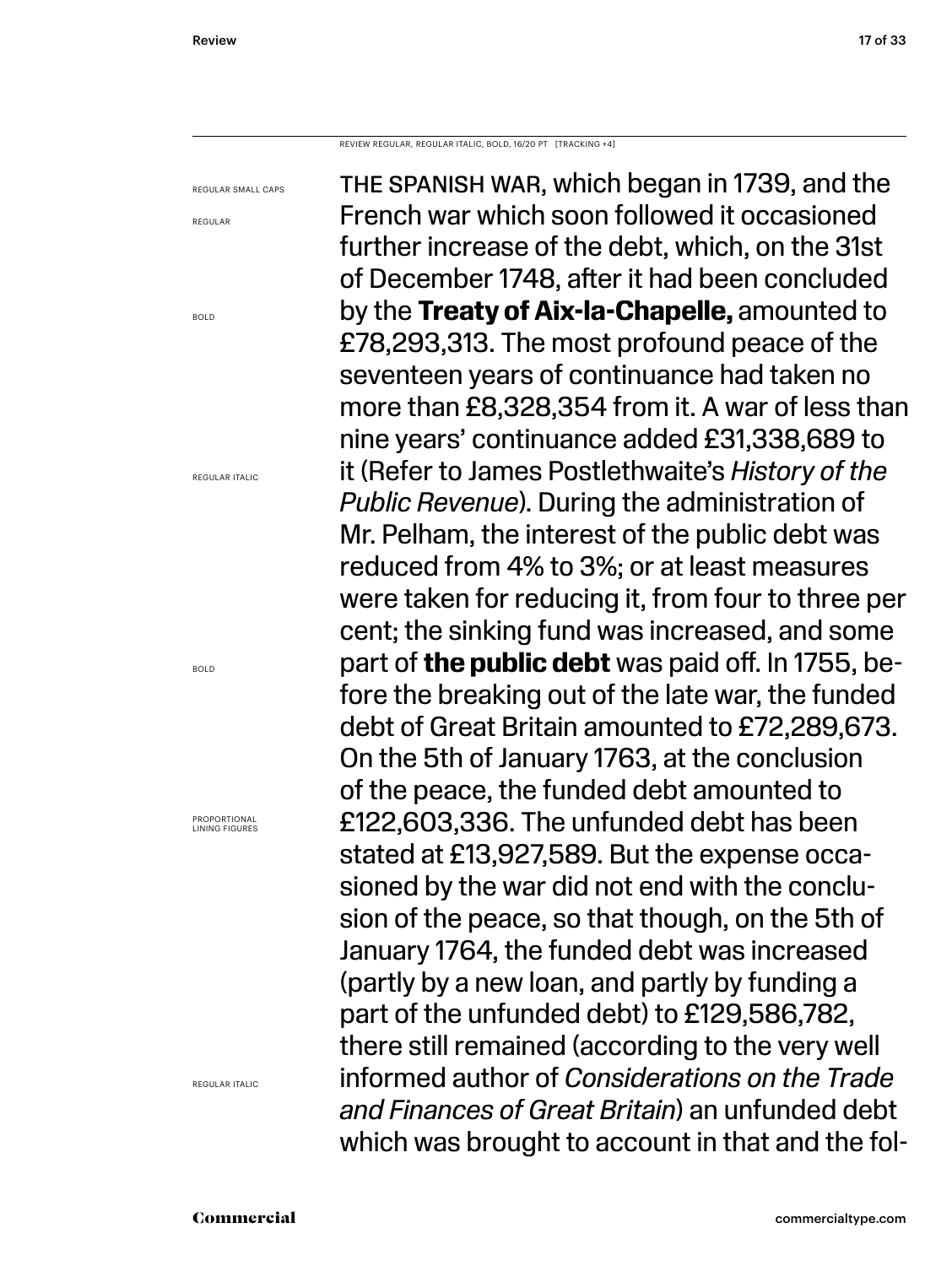#### REVIEW MEDIUM, MEDIUM ITALIC, HEAVY, 16/20 PT [TRACKING +4]

MEDIUM SMALL CAPS

MEDIUM

**HFAVY** 

MEDIUM ITALIC

HEAVY

PROPORTIONAL LINING FIGURES

MEDIUM ITALIC

the spanish war, which began in 1739, and the French war which soon followed it occasioned further increase of the debt, which, on the 31st of December 1748, after it had been concluded by the Treaty of Aix-la-Chapelle, amounted to £78,293,313. The most profound peace of the seventeen years of continuance had taken no more than £8,328,354 from it. A war of less than nine years' continuance added £31,338,689 to it (Refer to James Postlethwaite's *History of the Public Revenue*). During the administration of Mr. Pelham, the interest of the public debt was reduced from 4% to 3%; or at least measures were taken for reducing it, from four to three per cent; the sinking fund was increased, and some part of **the public debt** was paid off. In 1755, before the breaking out of the late war, the funded debt of Great Britain amounted to £72,289,673. On the 5th of January 1763, at the conclusion of the peace, the funded debt amounted to £122,603,336. The unfunded debt has been stated at £13,927,589. But the expense occasioned by the war did not end with the conclusion of the peace, so that though, on the 5th of January 1764, the funded debt was increased (partly by a new loan, and partly by funding a part of the unfunded debt) to £129,586,782, there still remained (according to the very well informed author of *Considerations on the Trade and Finances*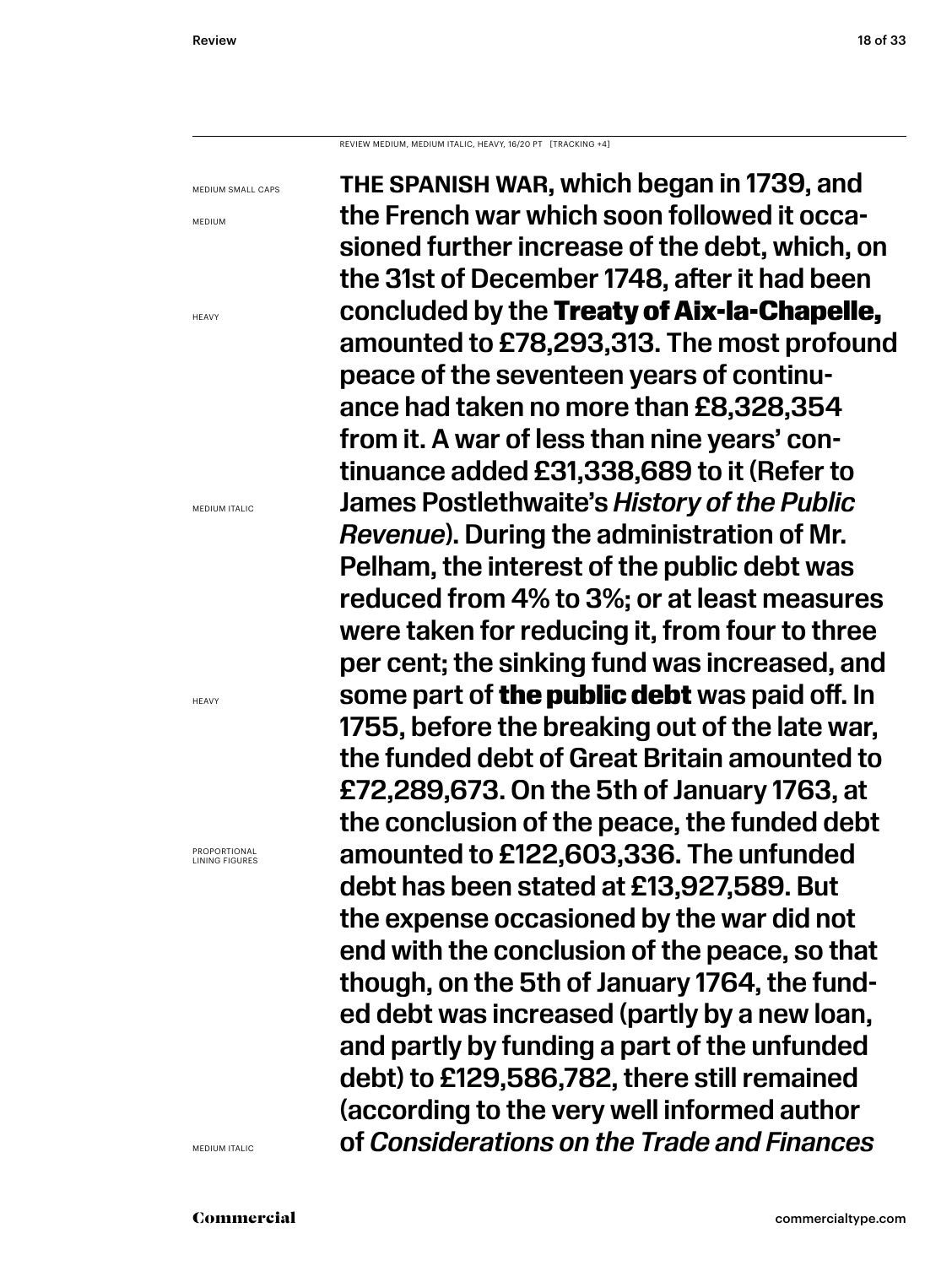Every introduction to the problems of aesthetics begins by acknowledging the existence and claims of two methods of attack—the *general, philosophical, deductive*, which starts from a complete metaphysics and installs beauty in its place among the other great concepts; and the *empirical*, or *inductive*, which seeks to disengage a general principle of beauty from the objects of aesthetic experience and the facts of aesthetic enjoyment: an example of Fechner's "aesthetics from above & from below."

#### Methodologies of Aesthetics

The first was the method of aesthetics par excellence. It was indeed only through the desire of an eighteenth-century philosopher, Baumgarten, to round out his "architectonic" of metaphysics that the science received its name, as designating the theory of knowledge in the form of feeling, parallel to that of "clear," logical thought. Kant, Schelling, and Hegel, again, made use of the concept of *the Beautiful* as a kind of keystone or cornice for their respective philosophical edifices. Aesthetics, then, came into being as the philosophy of the Beautiful, and it may be asked why this philosophical aesthetics does not suffice; why beauty should need for its understanding also an aesthetics "von unten."

#### The State of Criticism

The answer is not that no system of philosophy is universally accepted, but that *the general aesthetic theories* have not, as yet at least, succeeded in answering the plain questions of "the plain man" in regard to concrete beauty. Kant, indeed, frankly denied that the explanation of concrete beauty, or "Doctrine of Taste," as he called it, was possible, while the various definers of beauty as "the union of the Real and the Ideal" "the expression of the Ideal to Sense," have done no more than he. No one of *these* aesthetic systems, in spite of volumes of so-called application of their principles to works of art,

REVIEW LIGHT, LIGHT ITALIC, MEDIUM, 10/13 PT [TRACKING +6] REVIEW REGULAR, REGULAR ITALIC, BOLD, 10/13 PT [TRACKING +6]

Every introduction to the problems of aesthetics begins by acknowledging the existence and claims of two methods of attack—the *general, philosophical, deductive*, which starts from a complete metaphysics and installs beauty in its place among the other great concepts; and the *empirical*, or *inductive*, which seeks to disengage a general principle of beauty from the objects of aesthetic experience and the facts of aesthetic enjoyment: an example of Fechner's "aesthetics from above & from below."

#### **Methodologies of Aesthetics**

The first was the method of aesthetics par excellence. It was indeed only through the desire of an eighteenth-century philosopher, Baumgarten, to round out his "architectonic" of metaphysics that the science received its name, as designating the theory of knowledge in the form of feeling, parallel to that of "clear," logical thought. Kant, Schelling, and Hegel, again, made use of the concept of *the Beautiful* as a kind of keystone or cornice for their respective philosophical edifices. Aesthetics, then, came into being as the philosophy of the Beautiful, and it may be asked why this philosophical aesthetics does not suffice; why beauty should need for its understanding also an aesthetics "von unten."

#### **The State of Criticism**

The answer is not that no system of philosophy is universally accepted, but that *the general aesthetic theories* have not, as yet at least, succeeded in answering the plain questions of "the plain man" in regard to concrete beauty. Kant, indeed, frankly denied that the explanation of concrete beauty, or "Doctrine of Taste," as he called it, was possible, while the various definers of beauty as "the union of the Real and the Ideal" "the expression of the Ideal to Sense," have done no more than he. No one of *these* aesthetic systems, in spite of volumes of socalled application of their principles to works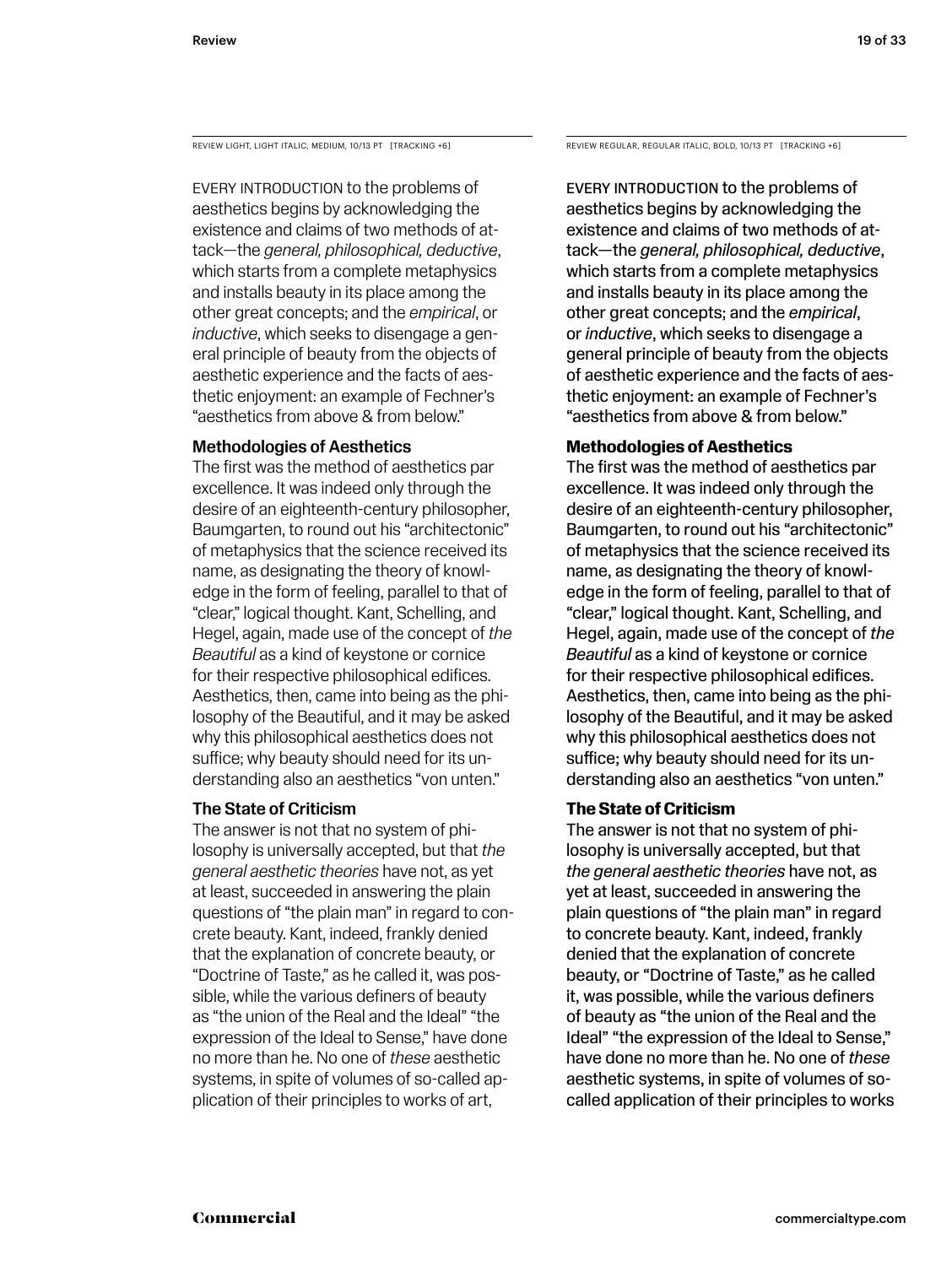REVIEW MEDIUM, MEDIUM ITALIC, HEAVY, 10/13 PT [TRACKING +6]

Every introduction to the problems of aesthetics begins by acknowledging the existence and claims of two methods of attack—the *general, philosophical, deductive*, which starts from a complete metaphysics and installs beauty in its place among the other great concepts; and the *empirical*, or *inductive*, which seeks to disengage a general principle of beauty from the objects of aesthetic experience and the facts of aesthetic enjoyment: an example of Fechner's "aesthetics from above & from below."

#### Methodologies of Aesthetics

The first was the method of aesthetics par excellence. It was indeed only through the desire of an eighteenth-century philosopher, Baumgarten, to round out his "architectonic" of metaphysics that the science received its name, as designating the theory of knowledge in the form of feeling, parallel to that of "clear," logical thought. Kant, Schelling, and Hegel, again, made use of the concept of *the Beautiful* as a kind of keystone or cornice for their respective philosophical edifices. Aesthetics, then, came into being as the philosophy of the Beautiful, and it may be asked why this philosophical aesthetics does not suffice; why beauty should need for its understanding also an aesthetics "von unten."

#### The State of Criticism

The answer is not that no system of philosophy is universally accepted, but that *the general aesthetic theories* have not, as yet at least, succeeded in answering the plain questions of "the plain man" in regard to concrete beauty. Kant, indeed, frankly denied that the explanation of concrete beauty, or "Doctrine of Taste," as he called it, was possible, while the various definers of beauty as "the union of the Real and the Ideal" "the expression of the Ideal to Sense," have done no more than he. No one of *these* aesthetic systems, in spite of volumes of

REVIEW BOLD, BOLD ITALIC, 10/13 PT [TRACKING +6]

**Every introduction to the problems of aesthetics begins by acknowledging the existence and claims of two methods of attack—the** *general, philosophical, deductive***, which starts from a complete metaphysics and installs beauty in its place among the other great concepts; and the** *empirical***, or**  *inductive***, which seeks to disengage a general principle of beauty from the objects of aesthetic experience and the facts of aesthetic enjoyment: an example of Fechner's "aesthetics from above & from below."** 

#### *Methodologies of Aesthetics*

**The first was the method of aesthetics par excellence. It was indeed only through the desire of an eighteenth-century philosopher, Baumgarten, to round out his "architectonic" of metaphysics that the science received its name, as designating the theory of knowledge in the form of feeling, parallel to that of "clear," logical thought. Kant, Schelling, and Hegel, again, made use of the concept of** *the Beautiful* **as a kind of keystone or cornice for their respective philosophical edifices. Aesthetics, then, came into being as the philosophy of the Beautiful, and it may be asked why this philosophical aesthetics does not suffice; why beauty should need for its understanding also an aesthetics "von unten."** 

#### *The State of Criticism*

**The answer is not that no system of philosophy is universally accepted, but that**  *the general aesthetic theories* **have not, as yet at least, succeeded in answering the plain questions of "the plain man" in regard to concrete beauty. Kant, indeed, frankly denied that the explanation of concrete beauty, or "Doctrine of Taste," as he called it, was possible, while the various definers of beauty as "the union of the Real and the Ideal" "the expression of the Ideal to Sense," have done no more than he. No one of** *these* **aesthetic systems, in spite of**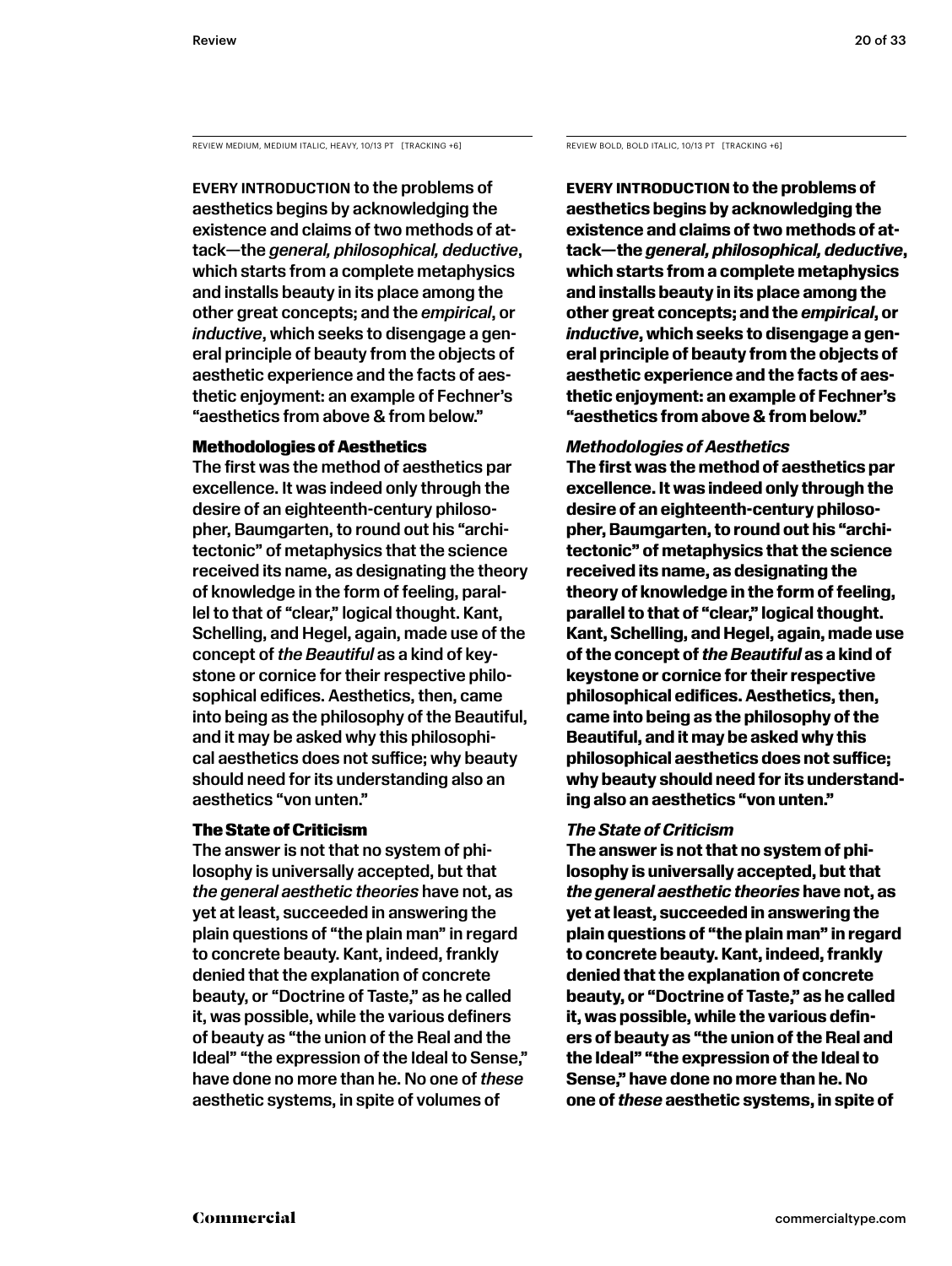REVIEW REGULAR, REGULAR ITALIC, BOLD, 9/12 PT [TRACKING +8] REVIEW MEDIUM, MEDIUM ITALIC, HEAVY, 9/12 PT [TRACKING +8]

Every introduction to the problems of aesthetics begins by acknowledging the existence and claims of two methods of attack—the *general, philosophical, deductive*, which starts from a complete metaphysics and installs beauty in its place among the other great concepts; and the *empirical*, or *inductive*, which seeks to disengage a general principle of beauty from the objects of aesthetic experience and the facts of aesthetic enjoyment: an example of Fechner's "aesthetics from above & from below."

#### **Methodologies of Aesthetics**

The first was the method of aesthetics par excellence. It was indeed only through the desire of an eighteenth-century philosopher, Baumgarten, to round out his "architectonic" of metaphysics that the science received its name, as designating the theory of knowledge in the form of feeling, parallel to that of "clear," logical thought. Kant, Schelling, and Hegel, again, made use of the concept of *the Beautiful* as a kind of keystone or cornice for their respective philosophical edifices. Aesthetics, then, came into being as the philosophy of the Beautiful, and it may be asked why this philosophical aesthetics does not suffice; why beauty should need for its understanding also an aesthetics "von unten."

#### **The State of Criticism**

The answer is not that no system of philosophy is universally accepted, but that *the general aesthetic theories* have not, as yet at least, succeeded in answering the plain questions of "the plain man" in regard to concrete beauty. Kant, indeed, frankly denied that the explanation of concrete beauty, or "Doctrine of Taste," as he called it, was possible, while the various definers of beauty as "the union of the Real and the Ideal" "the expression of the Ideal to Sense," have done no more than he. No one of *these* aesthetic systems, in spite of volumes of so-called application of their principles to works of art, has been able to furnish a criterion of beauty. The criticism of the generations is summed up in the mild remark of Fechner, in his "Vorschule der Aesthetik," to the effect that the philosophical path leaves one in conceptions that, by reason of their generality, *do not well fit* the particular cases. And so it was that empirical aesthetics arose, which does

Every introduction to the problems of aesthetics begins by acknowledging the existence and claims of two methods of attack—the *general, philosophical, deductive*, which starts from a complete metaphysics and installs beauty in its place among the other great concepts; and the *empirical*, or *inductive*, which seeks to disengage a general principle of beauty from the objects of aesthetic experience and the facts of aesthetic enjoyment: an example of Fechner's "aesthetics from above & from below."

#### Methodologies of Aesthetics

The first was the method of aesthetics par excellence. It was indeed only through the desire of an eighteenth-century philosopher, Baumgarten, to round out his "architectonic" of metaphysics that the science received its name, as designating the theory of knowledge in the form of feeling, parallel to that of "clear," logical thought. Kant, Schelling, and Hegel, again, made use of the concept of *the Beautiful* as a kind of keystone or cornice for their respective philosophical edifices. Aesthetics, then, came into being as the philosophy of the Beautiful, and it may be asked why this philosophical aesthetics does not suffice; why beauty should need for its understanding also an aesthetics "von unten."

#### The State of Criticism

The answer is not that no system of philosophy is universally accepted, but that *the general aesthetic theories* have not, as yet at least, succeeded in answering the plain questions of "the plain man" in regard to concrete beauty. Kant, indeed, frankly denied that the explanation of concrete beauty, or "Doctrine of Taste," as he called it, was possible, while the various definers of beauty as "the union of the Real and the Ideal" "the expression of the Ideal to Sense," have done no more than he. No one of *these* aesthetic systems, in spite of volumes of so-called application of their principles to works of art, has been able to furnish a criterion of beauty. The criticism of the generations is summed up in the mild remark of Fechner, in his "Vorschule der Aesthetik," to the effect that the philosophical path leaves one in conceptions that, by reason of their generality, *do not well fit* the particular cases. And so it was that empirical aesthetics arose, which does not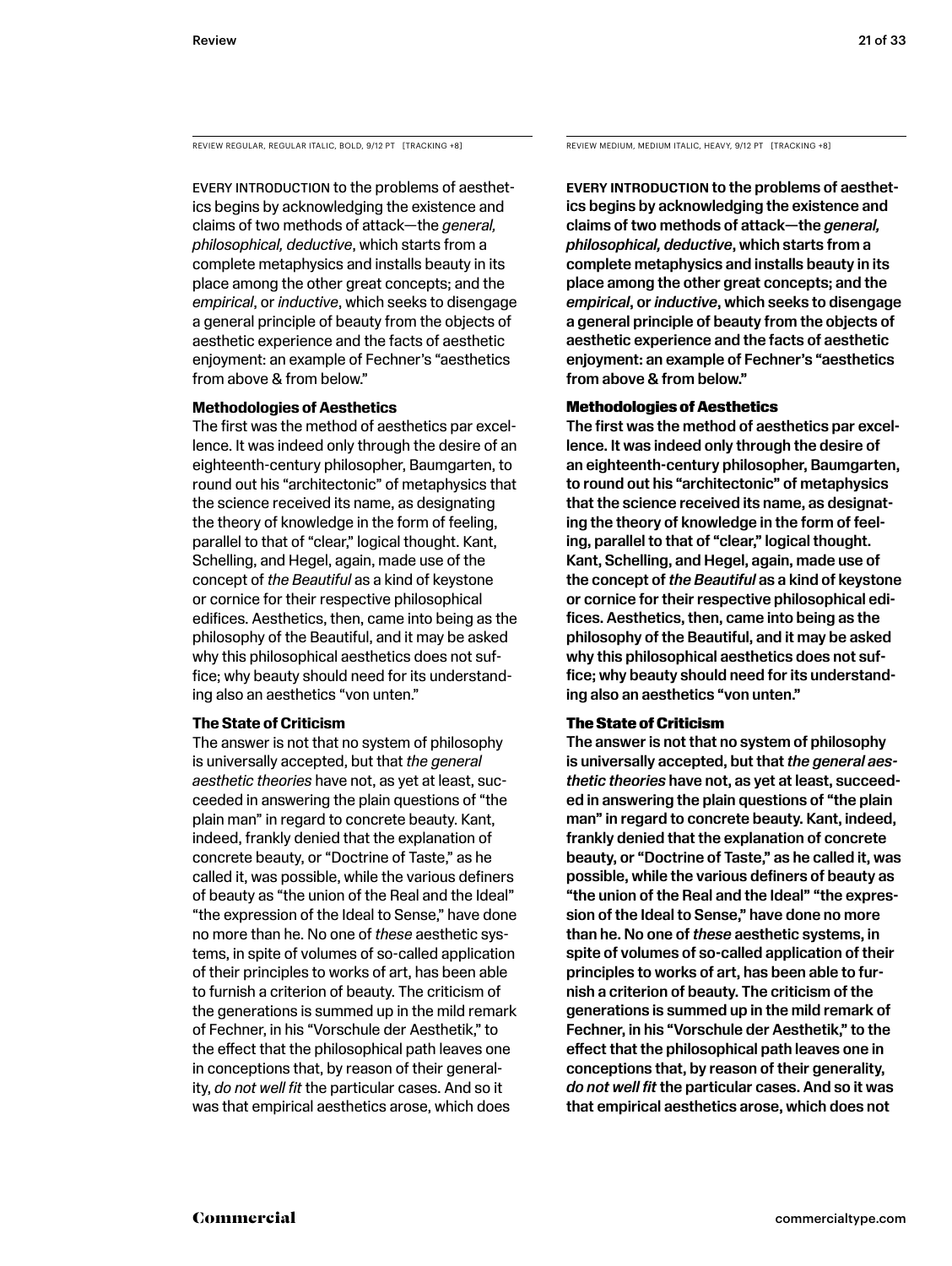REVIEW REGULAR, REGULAR ITALIC, BOLD, 9/12 PT [TRACKING +8, NO ALTERNATES]

Every introduction to the problems of aesthetics begins by acknowledging the existence and claims of two methods of attack—the *general, philosophical, deductive,* which starts from a complete metaphysics and installs beauty in its place among the other great concepts; and the *empirical,* or *inductive,* which seeks to disengage a general principle of beauty from the objects of aesthetic experience and the facts of aesthetic enjoyment: an example of Fechner's "aesthetics from above & from below."

#### **Methodologies of Aesthetics**

The first was the method of aesthetics par excellence. It was indeed only through the desire of an eighteenth-century philosopher, Baumgarten, to round out his "architectonic" of metaphysics that the science received its name, as designating the theory of knowledge in the form of feeling, parallel to that of "clear," logical thought. Kant, Schelling, and Hegel, again, made use of the concept of *the Beautiful* as a kind of keystone or cornice for their respective philosophical edifices. Aesthetics, then, came into being as the philosophy of the Beautiful, and it may be asked why this philosophical aesthetics does not suffice; why beauty should need for its understanding also an aesthetics "von unten."

#### **The State of Criticism**

The answer is not that no system of philosophy is universally accepted, but that *the general aesthetic theories* have not, as yet at least, succeeded in answering the plain questions of "the plain man" in regard to concrete beauty. Kant, indeed, frankly denied that the explanation of concrete beauty, or "Doctrine of Taste," as he called it, was possible, while the various definers of beauty as "the union of the Real and the Ideal" "the expression of the Ideal to Sense," have done no more than he. No one of *these* aesthetic systems, in spite of volumes of so-called application of their principles to works of art, has been able to furnish a criterion of beauty. The criticism of the generations is summed up in the mild remark of Fechner, in his "Vorschule der Aesthetik," to the effect that the philosophical path leaves one in conceptions that, by reason of their generality, *do not well fit* the particular cases. And so it was that empirical aesthetics arose, which does

REVIEW REGULAR, REGULAR ITALIC, BOLD, 9/12 PT [TRACKING +8, ROUND DOTS, ALTERNATE K M R a k]

Every introduction to the problems of aesthetics begins by acknowledging the existence and claims of two methods of attack—the *general, philosophical, deductive,* which starts from a complete metaphysics and installs beauty in its place among the other great concepts; and the *empirical,* or *inductive,* which seeks to disengage a general principle of beauty from the objects of aesthetic experience and the facts of aesthetic enjoyment: an example of Fechner's "aesthetics from above & from below."

#### **Methodologies of Aesthetics**

The first was the method of aesthetics par excellence. It was indeed only through the desire of an eighteenth-century philosopher, Baumgarten, to round out his "architectonic" of metaphysics that the science received its name, as designating the theory of knowledge in the form of feeling, parallel to that of "clear," logical thought. Kant, Schelling, and Hegel, again, made use of the concept of *the Beautiful* as a kind of keystone or cornice for their respective philosophical edifices. Aesthetics, then, came into being as the philosophy of the Beautiful, and it may be asked why this philosophical aesthetics does not suffice; why beauty should need for its understanding also an aesthetics "von unten."

#### **The State of Criticism**

The answer is not that no system of philosophy is universally accepted, but that *the general aesthetic theories* have not, as yet at least, succeeded in answering the plain questions of "the plain man" in regard to concrete beauty. Kant, indeed, frankly denied that the explanation of concrete beauty, or "Doctrine of Taste," as he called it, was possible, while the various definers of beauty as "the union of the Real and the Ideal" "the expression of the Ideal to Sense," have done no more than he. No one of *these* aesthetic systems, in spite of volumes of so-called application of their principles to works of art, has been able to furnish a criterion of beauty. The criticism of the generations is summed up in the mild remark of Fechner, in his "Vorschule der Aesthetik," to the effect that the philosophical path leaves one in conceptions that, by reason of their generality, *do not well fit* the particular cases. And so it was that empirical aesthetics arose, which does not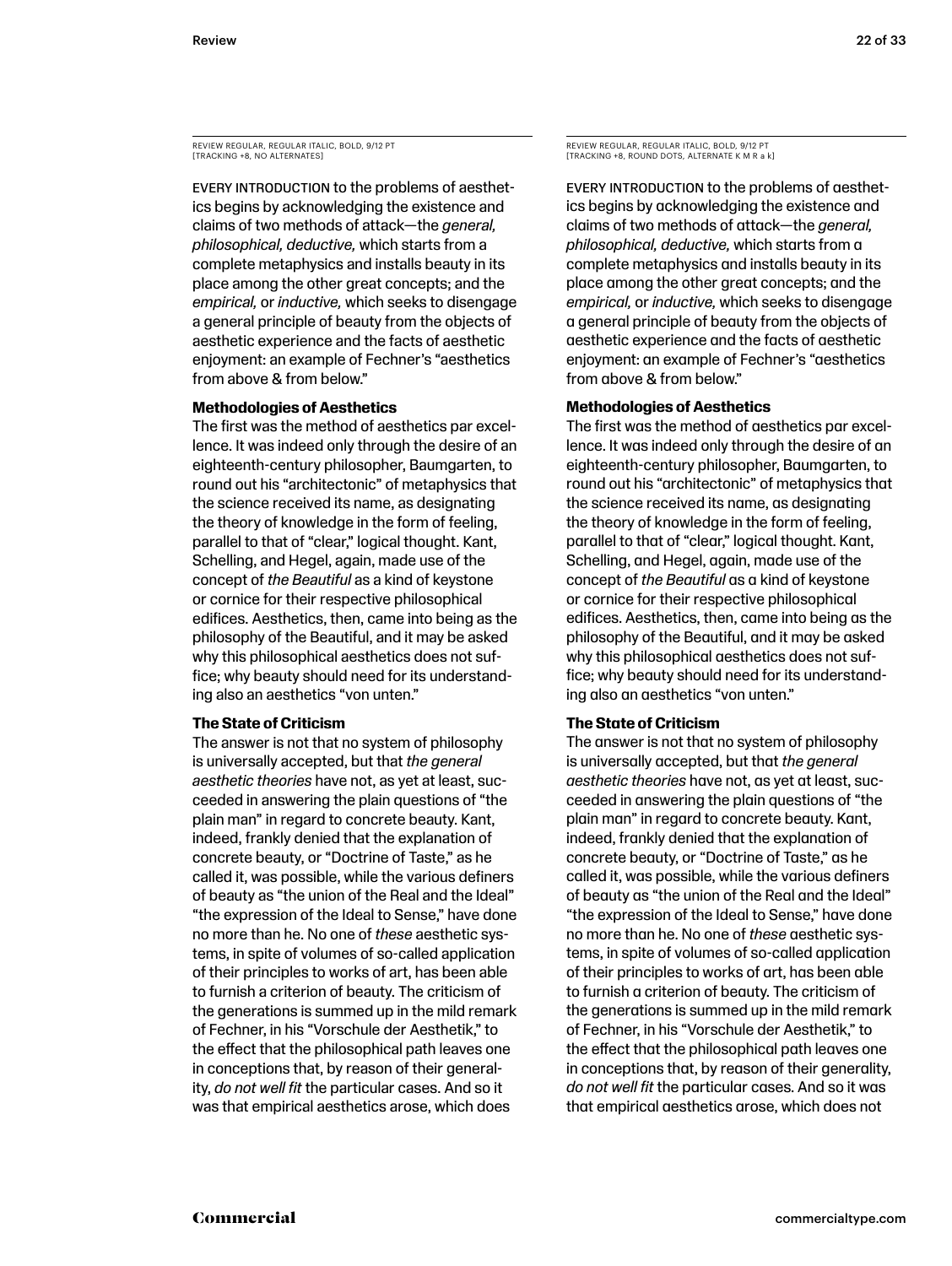REVIEW REGULAR, REGULAR ITALIC, BOLD, 8/11 PT [TRACKING +10] REVIEW MEDIUM, MEDIUM ITALIC, HEAVY, 8/11 PT [TRACKING +10]

EVERY INTRODUCTION to the problems of aesthetics begins by acknowledging the existence and claims of two methods of attack—the *general, philosophical, deductive*, which starts from a complete metaphysics and installs beauty in its place among the other great concepts; and the *empirical*, or *inductive*, which seeks to disengage a general principle of beauty from the objects of aesthetic experience and the facts of aesthetic enjoyment: an example of Fechner's "aesthetics from above & from below."

#### **Methodologies of Aesthetics**

The first was the method of aesthetics par excellence. It was indeed only through the desire of an eighteenth-century philosopher, Baumgarten, to round out his "architectonic" of metaphysics that the science received its name, as designating the theory of knowledge in the form of feeling, parallel to that of "clear," logical thought. Kant, Schelling, and Hegel, again, made use of the concept of *the Beautiful* as a kind of keystone or cornice for their respective philosophical edifices. Aesthetics, then, came into being as the philosophy of the Beautiful, and it may be asked why this philosophical aesthetics does not suffice; why beauty should need for its understanding also an aesthetics "von unten."

#### **The State of Criticism**

The answer is not that no system of philosophy is universally accepted, but that *the general aesthetic theories* have not, as yet at least, succeeded in answering the plain questions of "the plain man" in regard to concrete beauty. Kant, indeed, frankly denied that the explanation of concrete beauty, or "Doctrine of Taste," as he called it, was possible, while the various definers of beauty as "the union of the Real and the Ideal" "the expression of the Ideal to Sense," have done no more than he. No one of *these* aesthetic systems, in spite of volumes of so-called application of their principles to works of art, has been able to furnish a criterion of beauty. The criticism of the generations is summed up in the mild remark of Fechner, in his "Vorschule der Aesthetik," to the effect that the philosophical path leaves one in conceptions that, by reason of their generality, *do not well fit* the particular cases. And so it was that empirical aesthetics arose, which does not seek to answer those plain questions as to the enjoyment of concrete beauty down to its simplest forms, to which philosophical aesthetics had been inadequate. But it is clear that neither has empirical aesthetics said the

Every introduction to the problems of aesthetics begins by acknowledging the existence and claims of two methods of attack—the *general, philosophical, deductive*, which starts from a complete metaphysics and installs beauty in its place among the other great concepts; and the *empirical*, or *inductive*, which seeks to disengage a general principle of beauty from the objects of aesthetic experience and the facts of aesthetic enjoyment: an example of Fechner's "aesthetics from above & from below."

#### Methodologies of Aesthetics

The first was the method of aesthetics par excellence. It was indeed only through the desire of an eighteenth-century philosopher, Baumgarten, to round out his "architectonic" of metaphysics that the science received its name, as designating the theory of knowledge in the form of feeling, parallel to that of "clear," logical thought. Kant, Schelling, and Hegel, again, made use of the concept of *the Beautiful* as a kind of keystone or cornice for their respective philosophical edifices. Aesthetics, then, came into being as the philosophy of the Beautiful, and it may be asked why this philosophical aesthetics does not suffice; why beauty should need for its understanding also an aesthetics "von unten."

#### The State of Criticism

The answer is not that no system of philosophy is universally accepted, but that *the general aesthetic theories* have not, as yet at least, succeeded in answering the plain questions of "the plain man" in regard to concrete beauty. Kant, indeed, frankly denied that the explanation of concrete beauty, or "Doctrine of Taste," as he called it, was possible, while the various definers of beauty as "the union of the Real and the Ideal" "the expression of the Ideal to Sense," have done no more than he. No one of *these* aesthetic systems, in spite of volumes of so-called application of their principles to works of art, has been able to furnish a criterion of beauty. The criticism of the generations is summed up in the mild remark of Fechner, in his "Vorschule der Aesthetik," to the effect that the philosophical path leaves one in conceptions that, by reason of their generality, *do not well fit* the particular cases. And so it was that empirical aesthetics arose, which does not seek to answer those plain questions as to the enjoyment of concrete beauty down to its simplest forms, to which philosophical aesthetics had been inadequate. But it is clear that neither has empirical aesthetics said the last word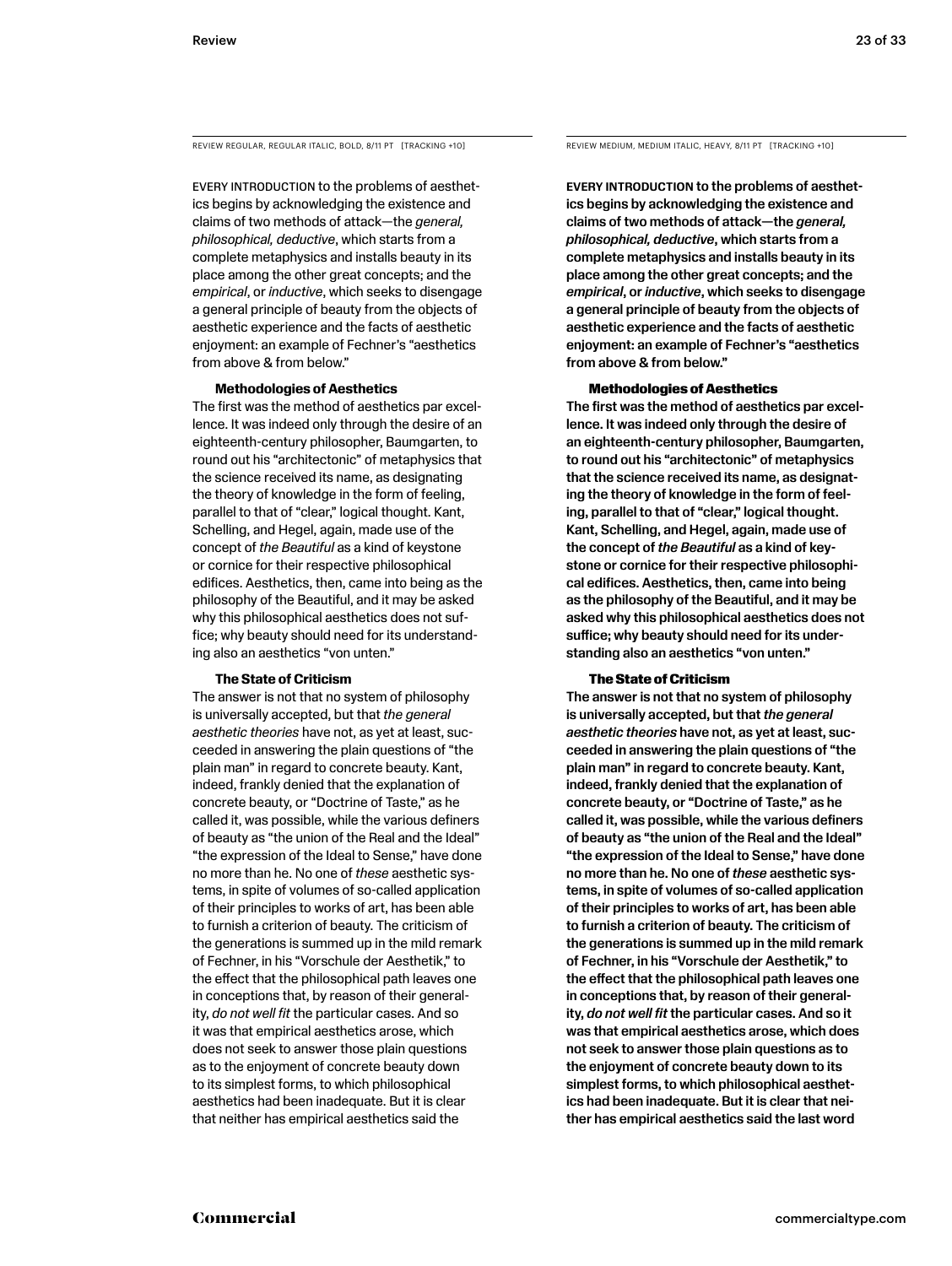REVIEW REGULAR, 7/9 PT [TRACKING +12]

SITUATIONIST INTERNATIONAL (SI) was a group of international revolutionaries founded in 1957. With their ideas rooted in Marxism and the 20th century European artistic avantgarde, they advocated experiences of life being alternative to those admitted by the capitalist order, for the fulfillment of human primitive desires and the pursuing of a superior passional quality. For this purpose they suggested and experimented with the construction of situations; the setting up of environments favorable for the fulfillment of such desires. Using methods drawn from the arts, they developed a series of experimental fields of study for the construction of such, like unitary urbanism.

The sense of constructing situations is to fulfill human primitive desires and pursue a superior passional quality. From *Internationale Situationiste #1*: "This alone can lead to the further clarification of these simple basic desires, and to the confused emergence of new desires whose material roots will be precisely the new reality engendered by situationist construc-

REVIEW REGULAR, 6/8 PT [TRACKING +16]

SITUATIONIST INTERNATIONAL (SI) was a group of international revolutionaries founded in 1957. With their ideas rooted in Marxism and the 20th century European artistic avantgarde, they advocated experiences of life being alternative to those admitted by the capitalist order, for the fulfillment of human primitive desires and the pursuing of a superior passional quality. For this purpose they suggested and experimented with the construction of situations; the setting up of environments favorable for the fulfillment of such desires. Using methods drawn from the arts, they developed a series of experimental fields of study for the construction of such, like unitary urbanism.

The sense of constructing situations is to fulfill human primitive desires and pursue a superior passional quality. From *Internationale Situationiste #1*: "This alone can lead to the further clarification of these simple basic desires, and to the confused emergence of new desires whose material roots will be precisely the new reality engendered by situationist constructions. We must thus envisage a sort of situationist-oriented psychoanalysis in which, in contrast to the goals pursued by the various currents stemming from Freudianism, each of the participants in this adventure would discover desires for

REVIEW MEDIUM, 7/9 PT [TRACKING +12]

SITUATIONIST INTERNATIONAL (SI) was a group of international revolutionaries founded in 1957. With their ideas rooted in Marxism and the 20th century European artistic avantgarde, they advocated experiences of life being alternative to those admitted by the capitalist order, for the fulfillment of human primitive desires and the pursuing of a superior passional quality. For this purpose they suggested and experimented with the construction of situations; the setting up of environments favorable for the fulfillment of such desires. Using methods drawn from the arts, they developed a series of experimental fields of study for the construction of such, like unitary urbanism.

The sense of constructing situations is to fulfill human primitive desires and pursue a superior passional quality. From *Internationale Situationiste #1*: "This alone can lead to the further clarification of these simple basic desires, and to the confused emergence of new desires whose material roots will be pre-

REVIEW MEDIUM, 6/8 PT [TRACKING +16]

SITUATIONIST INTERNATIONAL (SI) was a group of international revolutionaries founded in 1957. With their ideas rooted in Marxism and the 20th century European artistic avantgarde, they advocated experiences of life being alternative to those admitted by the capitalist order, for the fulfillment of human primitive desires and the pursuing of a superior passional quality. For this purpose they suggested and experimented with the construction of situations; the setting up of environments favorable for the fulfillment of such desires. Using methods drawn from the arts, they developed a series of experimental fields of study for the construction of such, like unitary urbanism.

The sense of constructing situations is to fulfill human primitive desires and pursue a superior passional quality. From *Internationale Situationiste #1*: "This alone can lead to the further clarification of these simple basic desires, and to the confused emergence of new desires whose material roots will be precisely the new reality engendered by situationist constructions. We must thus envisage a sort of situationist-oriented psychoanalysis in which, in contrast to the goals pursued by the various currents stemming from Freudianism, each of the participants in

REVIEW BOLD, 7/9 PT [TRACKING +12]

**SITUATIONIST INTERNATIONAL (SI) was a group of international revolutionaries founded in 1957. With their ideas rooted in Marxism and the 20th century European artistic avantgarde, they advocated experiences of life being alternative to those admitted by the capitalist order, for the fulfillment of human primitive desires and the pursuing of a superior passional quality. For this purpose they suggested and experimented with the construction of situations; the setting up of environments favorable for the fulfillment of such desires. Using methods drawn from the arts, they developed a series of experimental fields of study for the construction of such, like unitary urbanism.**

**The sense of constructing situations is to fulfill human primitive desires and pursue a superior passional quality. From** *Internationale Situationiste #1***: "This alone can lead to the further clarification of these simple basic desires, and to the confused emergence of new** 

REVIEW BOLD, 6/8 PT [TRACKING +16]

**SITUATIONIST INTERNATIONAL (SI) was a group of international revolutionaries founded in 1957. With their ideas rooted in Marxism and the 20th century European artistic avantgarde, they advocated experiences of life being alternative to those admitted by the capitalist order, for the fulfillment of human primitive desires and the pursuing of a superior passional quality. For this purpose they suggested and experimented with the construction of situations; the setting up of environments favorable for the fulfillment of such desires. Using methods drawn from the arts, they developed a series of experimental fields of study for the construction of such, like unitary urbanism.**

**The sense of constructing situations is to fulfill human primitive desires and pursue a superior passional quality. From**  *Internationale Situationiste #1***: "This alone can lead to the further clarification of these simple basic desires, and to the confused emergence of new desires whose material roots will be precisely the new reality engendered by situationist constructions. We must thus envisage a sort of situationist-oriented psychoanalysis in which, in contrast to the goals pursued by the various currents stemming from Freudianism, each of**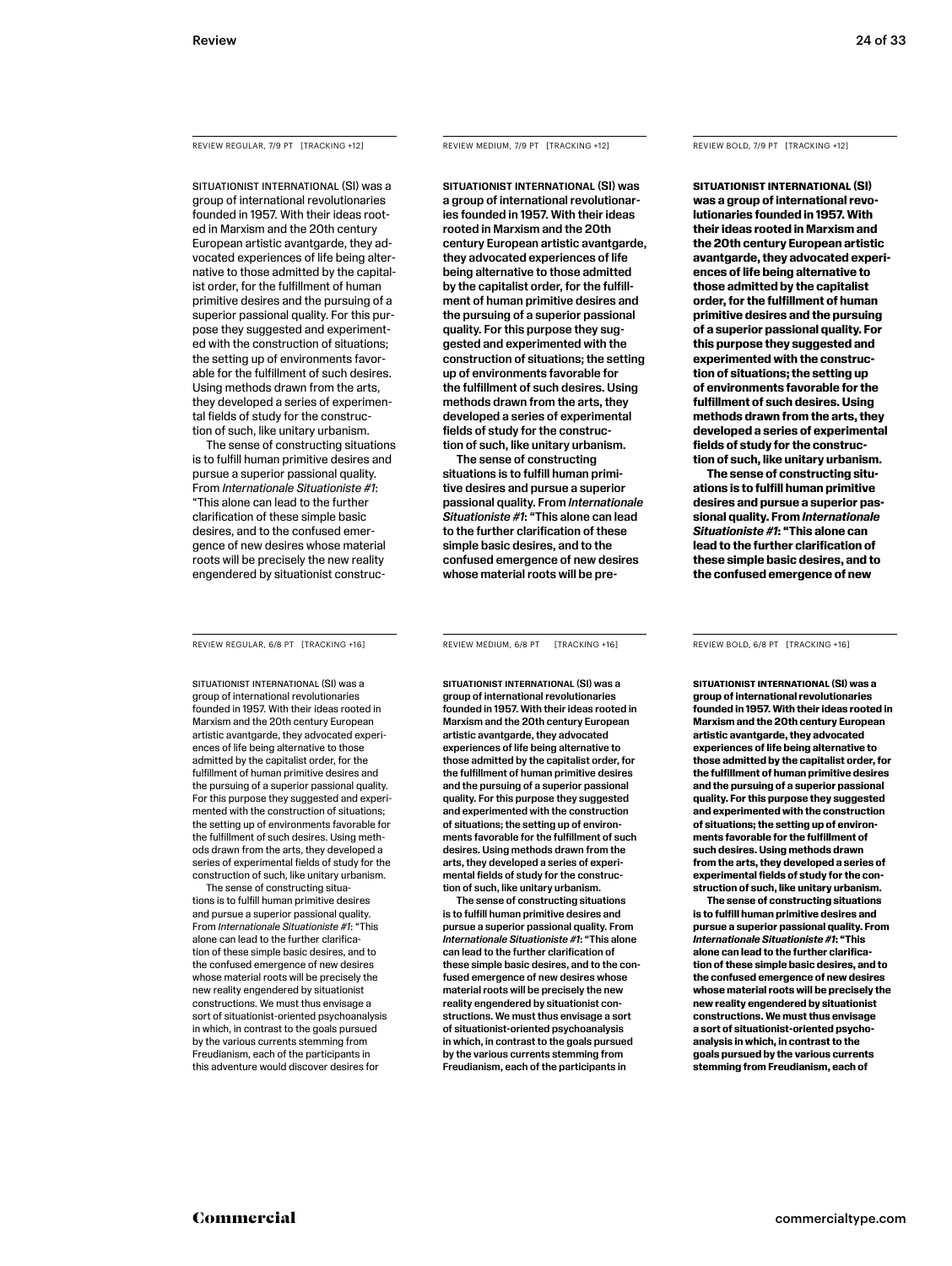REVIEW REGULAR, 9/11 PT [TRACKING +8]

The Spanish War, which began in 1739, and the French war which soon followed it occasioned further increase of the debt, which, on the 31st of December 1748, after the war had been concluded by the Treaty of Aix-la-Chapelle, amounted to £78,293,313. The most profound peace of seventeen years continuance had taken no more than £8,328,354 from it. A war of less than nine years' continuance added £31,338,689 to it. (Refer to James Postlethwaite's *The History of the Public Revenue.*) During the administration of Mr. Pelham, the interest of the public debt was reduced, or at least measures were taken for reducing it, from four to three per cent; the sinking fund was increased, and some part of the public debt was paid off. In 1755, before the breaking out of the late war, the funded debt of Great Britain amounted to £72,289,673. On the 5th of January 1763, at the conclusion of the peace, the funded debt amounted to £122,603,336. The unfunded debt has been stated at £13,927,589.

REVIEW REGULAR, 9/13 PT [TRACKING +8]

The Spanish War, which began in 1739, and the French war which soon followed it occasioned further increase of the debt, which, on the 31st of December 1748, after the war had been concluded by the Treaty of Aix-la-Chapelle, amounted to £78,293,313. The most profound peace of seventeen years continuance had taken no more than £8,328,354 from it. A war of less than nine years' continuance added £31,338,689 to it. (Refer to James Postlethwaite's *The History of the Public Revenue.*) During the administration of Mr. Pelham, the interest of the public debt was reduced, or at least measures were taken for reducing it, from four to three per cent; the sinking fund was increased, and some part of the public debt was paid off. In 1755, before the breaking out of the late war, the funded debt of Great Britain amounted to £72,289,673. On the 5th of January 1763, at the conclusion of the peace, the funded debt amounted to £122,603,336. The unfunded debt has been stated at £13,927,589.

REVIEW REGULAR, 9/12 PT [TRACKING +8]

The Spanish War, which began in 1739, and the French war which soon followed it occasioned further increase of the debt, which, on the 31st of December 1748, after the war had been concluded by the Treaty of Aix-la-Chapelle, amounted to £78,293,313. The most profound peace of seventeen years continuance had taken no more than £8,328,354 from it. A war of less than nine years' continuance added £31,338,689 to it. (Refer to James Postlethwaite's *The History of the Public Revenue.*) During the administration of Mr. Pelham, the interest of the public debt was reduced, or at least measures were taken for reducing it, from four to three per cent; the sinking fund was increased, and some part of the public debt was paid off. In 1755, before the breaking out of the late war, the funded debt of Great Britain amounted to £72,289,673. On the 5th of January 1763, at the conclusion of the peace, the funded debt amounted to £122,603,336. The unfunded debt has been stated at £13,927,589.

REVIEW REGULAR, 9/14 PT [TRACKING +8]

The Spanish War, which began in 1739, and the French war which soon followed it occasioned further increase of the debt, which, on the 31st of December 1748, after the war had been concluded by the Treaty of Aix-la-Chapelle, amounted to £78,293,313. The most profound peace of seventeen years continuance had taken no more than £8,328,354 from it. A war of less than nine years' continuance added £31,338,689 to it. (Refer to James Postlethwaite's *The History of the Public Revenue.*) During the administration of Mr. Pelham, the interest of the public debt was reduced, or at least measures were taken for reducing it, from four to three per cent; the sinking fund was increased, and some part of the public debt was paid off. In 1755, before the breaking out of the late war, the funded debt of Great Britain amounted to £72,289,673. On the 5th of January 1763, at the conclusion of the peace, the funded debt amounted to £122,603,336. The unfunded debt has been stated at £13,927,589.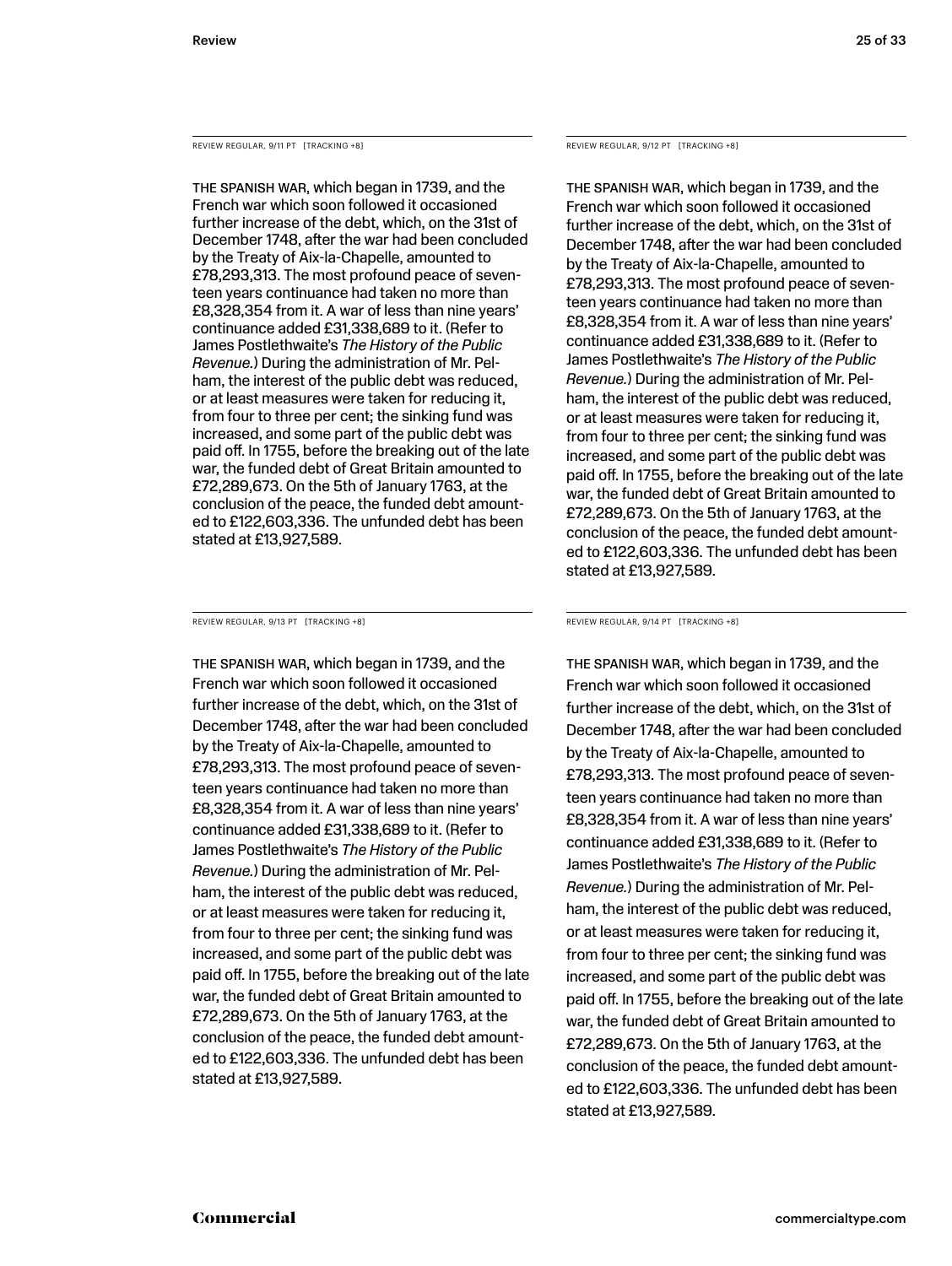ČESKÝ (CZECH) REVIEW REGULAR, REGULAR ITALIC, 9/12 PT [TRACKING +8]

Ačkoli klimšova nenapsala knih mnoho, přece zná ji ta naše četbychtivá mládež tuze dobře. Zná ji zejména z knih: Z jara do léta, Kniha báchorek, Paleček a Malenka, Z ráje, Rodinná skřínka a j., a pak z různých časopisů pro mládež, do nichž velice pilně přispívá. Její práce vesměs děti naše rády čítají, poněvadž skutečně vynikají vším, čeho se na dobré četbě žádá. *Však Klimšova také pracuje s láskou, pracuje opravdově vážně a nevydá nic na světlo, co by důkladně nepodrobila soudu svému i soudu jiných*. A to právě dodává jejím prácem té pravé ceny. Nuže seznammež se se životem této tiché a skromné pracovnice, seznammež se i s jejími pěknými spisy. Klimšova narodila se 7. dne měsíce prosince roku 1851. v Poličce. Otec její byl dosti zámožným a váženým měšťanem, měltě v Poličce dům a byl dlouhá léta členem obecního zastupitelstva, ba i městským radním. *Při domě měli Klimšovi zahrádku.* Něžná matka Bohumilčina milovala totiž velice květiny a při tom lnula také velikou láskou ku zvířatům. Byla dobra, o vše, ale zvláště o děti své starostliva, při tom pilna, šetrna

DEUTSCH (GERMAN) REVIEW REGULAR, REGULAR ITALIC, 9/12 PT [TRACKING +8]

Sehen wir das Gesamtbild unseres heutigen Lebens nur mit unseren Augen an, so können wir die Folgerung ziehen, daß dieses Gebilde einen chaotischen Charakter trägt, und es kann uns nicht wundern, daß diejenigen, welche sich in diesem scheinbaren Chaos unwohl fühlen, der Welt entfliehen oder sich in geistigen Abstraktionen verlieren wollen. *Doch jedenfalls muß es uns klar sein, daß diese Flucht vor der Wirklichkeit ein ebenso großer Irrtum ist wie jene Anlehnung an den reinsten Materialismus*. Weder die Flucht in das Mittelalter, noch der von verschiedenen Kunsthistorikern empfohlene Wiederaufbau des Olympos kann und die Lösung bringen. Unsere Zeit hat eine andere Mission zu erfüllen als die des Mittelalters und des Hellenismus. Um die Aufgabe unserer Zeit richtig zu verstehen, ist es notwendig, daß wir nicht nur mit unseren Augen, sondern vielmehr mit unseren innerlichen Sinnesorganen die Lebensstruktur erfassen. Haben wir einmal die Synthese des Lebens aus der Tiefe unseres Wesens gewonnen und als Inhalt von Kultur und Kunst anerkannt, so wird es

DANSK (DANISH) REVIEW REGULAR, REGULAR ITALIC, 9/12 PT [TRACKING +8]

Der var en lille havfisk af god familie, navnet husker jeg ikke, det må de lærde sige dig. Den lille fisk havde attenhundrede søskende, alle lige gamle; de kendte ikke deres fader eller moder, de måtte straks skøtte sig selv og svømme om, men det var en stor fornøjelse; vand havde de nok at drikke, hele verdenshavet, føden tænkte de ikke på, den kom nok; hver ville følge sin lyst, hver ville få sin egen historie, ja det tænkte heller ingen af dem på. *Solen skinnede ned i vandet, det lyste om dem, det var så klart, det var en verden med de forunderligste skabninger*, og nogle så gruelig store, med voldsomme gab, de kunne sluge de attenhundrede søskende, men det tænkte de heller ikke på, for ingen af dem var endnu blevet slugt. De små svømmede sammen, tæt op til hverandre, som sildene og makrellerne svømmer; men som de allerbedst svømmede i vandet og tænkte på ingenting, sank, med forfærdelig lyd, ovenfra, midt ned imellem dem, en lang, tung ting, der slet ikke ville holde op; længere og længere strakte den sig, og hver af småfiskene, som den ramte, blev kvast eller fik et

#### ESPAÑOL (SPANISH) REVIEW REGULAR, REGULAR ITALIC, 9/12 PT [TRACKING +8]

En esta conferencia no pretendo, como en anteriores, definir, sino subrayar; no quiero dibujar, sino sugerir. Animar, en su exacto sentido. Herir pájaros soñolientos. Donde haya un rincón oscuro, poner un reflejo de nube alargada y regalar unos cuantos espejos de bolsillo a las señoras que asisten. *He querido bajar a la ribera de los juncos. Por debajo de las tejas amarillas*. A la salida de las aldeas, donde el tigre se come a los niños. Estoy en este momento lejos del poeta que mira el reloj, lejos del poeta que lucha con la estatua, que lucha con el sueño, que lucha con la anatomía; he huido de todos mis amigos y me voy con aquel muchacho que se come la fruta verde y mira cómo las hormigas devoran al pájaro aplastado por el automóvil. Por las calles más puras del pueblo me encontraréis; por el aire viajero y la luz tendida de las melodías que Rodrigo Caro llamó "reverendas madres de todos los cantares". Por todos los sitios donde se abre la tierna orejita rosa del niño o la blanca orejita de la niña que espera, llena de miedo, el alfiler que abra el agujero para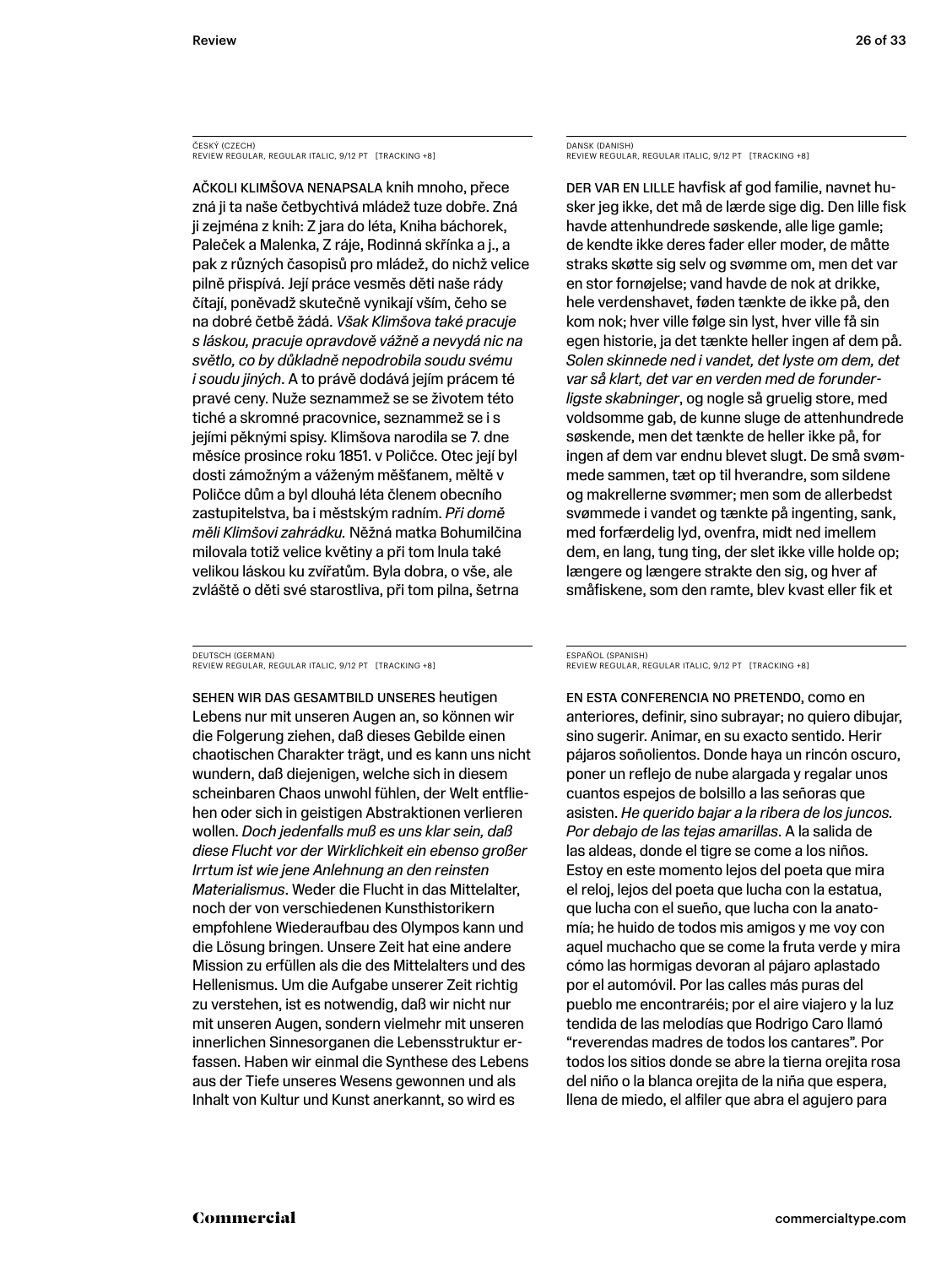FRANÇAIS (FRENCH) REVIEW REGULAR, REGULAR ITALIC, 9/12 PT [TRACKING +8]

DADA A SON ORIGINE dans le dictionnaire. C'est terriblement simple. En français cela signifie «cheval de bois». En allemand «va te faire, au revoir, à la prochaine». En roumain «oui en effet, vous avez raison, c'est ça, d'accord, vraiment, on s'en occupe», etc. *C'est un mot international. Seulement un mot et ce mot comme mouvement.* Très facile à comprendre. Lorsqu'on en fait une tendance artistique, cela revient à vouloir supprimer les complications. Psychologie Dada. Allemagne Dada y compris indigestions et crampes brouillardeuses, littérature Dada, bourgeoisie Dada et vous, très vénérés poètes, vous qui avez toujours fait de la poésie avec des mots, mais qui n'en faites jamais du mot lui-même, vous qui tournez autour d'un simple point en poétisant. Guerre mondiale Dada et pas de fin, révolution Dada et pas de commencement. Dada, amis et soi-disant poètes, très estimés fabricateurs et évangélistes Dada Tzara, Dada Huelsenbeck, Dada m'dada, Dada m'dada, Dada mhm, dada dera dada, Dada Hue, Dada Tza. Comment obtenir la béatitude ? En disant Dada. Comment

ITALIANO (ITALIAN) REVIEW REGULAR, REGULAR ITALIC, 9/12 PT [TRACKING +8]

Dapprima, ripetendendo l'errore commesso in gioventù, scrisse di animali che conosceva poco, e le sue favole risonarono di ruggiti e barriti. Poi si fece più umano, se così si può dire, scrivendo degli animali che credeva di conoscere. *Così la mosca gli regalò una gran quantità di favole dimostrandosi un animale più utile di quanto si creda*. In una di quelle favole ammirava la velocità del dittero, velocità sprecata perchè non gli serviva nè a raggiungere la preda nè a garantire la sua incolumità. Qui faceva la morale una testuggine. Un'altra favola esaltava la mosca che distruggeva le cose sozze da essa tanto amate. Una terza si meravigliava che la mosca, l'animale più ricco d'occhi, veda tanto imperfettamente. Infine una raccontava di un uomo che, dopo di aver schiacciato una mosca noiosa, le gridò: "Ti ho beneficata; ecco che non sei più una mosca". Con tale sistema *era facile di avere ogni giorno* la favola pronta col caffè del mattino. Doveva venire la guerra ad insegnargli che la favola poteva divenire un'espressione del proprio animo, il quale così inseriva la mummietta nella macchiBAHASA INDONESIA (INDONESIAN) REVIEW REGULAR, REGULAR ITALIC, 9/12 PT [TRACKING +8]

Hari yang panas itu berangsur-angsur menjadi dingin, karena matahari, raja siang itu, akan masuk ke dalam peraduannya, *ke balik Gunung Sibualbuali,* yang menjadi watas dataran tinggi Sipirok yang bagus itu. Langit di sebelah barat pun merah kuning rupanya, dan sinar matahari yang turun itu nampaklah di atas puncak kayu yang tinggi-tinggi, indah rupanya, sebagai disepuh dengan emas juwita. Angin gunung yang lemah-lembut itu pun berembuslah, *sedap dan nyaman rasanya bagi orang-orang kampung yang sedang di perjalanan kembali dari kebun kopi,* yang terletak di lereng gunung dan bukit-bukit yang subur itu. Maka angin itu pun bertambahlah sedikit kerasnya, sehingga daun dan cabang-cabang kayu itu bergoyang-goyang perlahan-lahan sebagai menunjukkan kegirangannya, karena cahaya yang panas itu sudah bertukar dengan hawa yang sejuk dan nyaman rasanya. Batang padi yang tumbuh di sawah yang luas itu pun dibuai-buaikan angin, sebagai ombak yang berpalu-paluan di atas laut yang lebar; *sawah yang seluas itu pun tiadalah ubahnya dengan lautan,* se-

MAGYAR (HUNGARIAN) REVIEW REGULAR, REGULAR ITALIC, 9/12 PT [TRACKING +8]

Hajnali két órakor a segédtiszt belépett a tábornok szobájába és jelentette, hogy a járőrök elindultak a hodricsi úton. Az asztalra állított petróleumlámpa körül szétteregetett tereprajzok és jelentések hevertek, rajtuk keresztbe dobva egy ezüstgombos lovaglópálca. A tábornok a szoba közepén állt és hideg arccal hallgatta a segédtiszt szavait. Kurtára nyírt szakála rőtesen csillogott a lámpafényben. *Aranykeretes szemüvege mögül jeges nyugalommal csillámlottak elő kék szemei.* Csupa energia volt ez a hat láb magas, karcsú ember, aki egy hónap előtt vette át a feldunai hadtest parancsnokságát. De most mégis, mintha valami fáradtságot vagy inkább fásultságot árultak volna el mozdulatai. Némán bólintott s mikor a segédtiszt mögött becsukódott az ajtó, kimerülten dobta magát a kopott díványra. Két nap óta mindig talpon volt s egyik izgalom a másik után érte. A Szélakna irányában fekvő főcsapat felé haladó ellenség már egy napi előnyt nyert a Zsarnócra kirendelt zászlóalj parancsnokának ügyetlensége folytán. Első felindulásában maga vette át a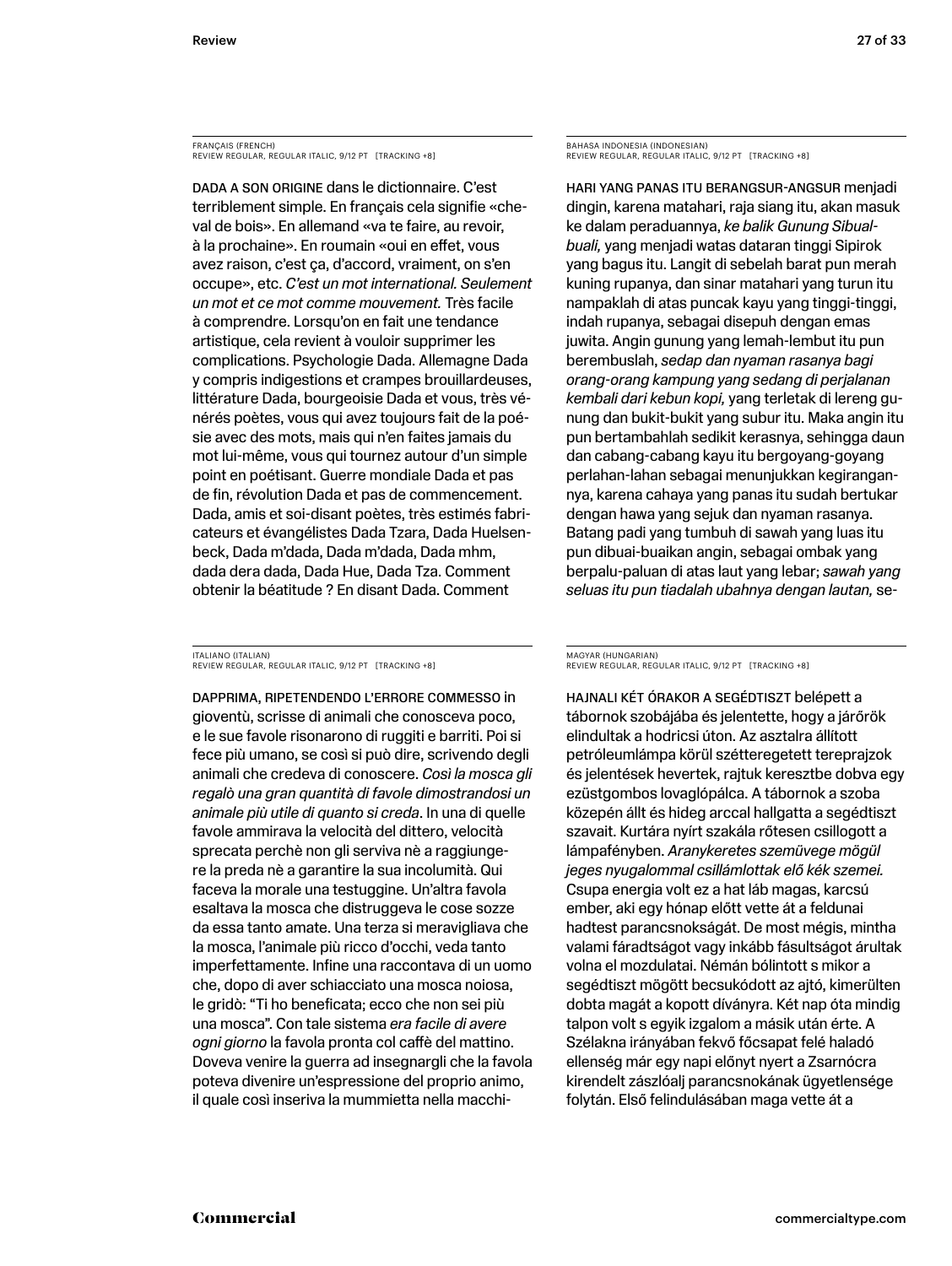BAHASA MELAYU (MALAY) BRITHOR MEERTO (MAERT)<br>REVIEW REGULAR, REGULAR ITALIC, 9/12 PT [TRACKING +8]

Malam merangkak dari senja ke maghrib dan terns masuk waktu isyak. Lahuma sedang bertimpuh di atas tikar mengkuang sambil kedua-dua belah tangannya tercantum menadah langit. Jeha yang berada di belakangnya dalam keadaan serba putih bertimpuh dengan kemas sekali. *Mukanya ditutup rapat dengan kedua-dua belah tapak tangan.* Masingmasing bermohon doa kepada Allah S.W.T. Esok akan berjuanglah mereka selama beberapa bulan. Selagi padi tidak masuk jelapang dengan selamat, selagi itulah perjuangan belum selesai. Hal ini disedari oleh Lahuma, juga turut disedari oleh Jeha. Azam Lahuma tidak mahu melangkah turun esok pagi-pagi tanpa keizinan Yang Maha Esa. Kedua-dua belah tangannya ditadah. Sudut hatinya melupakan segala kerumitan, hanya tertumpu pada Allah. "Ya Allah, Yang Maha Besar, Yang Maha Agung, *benarkanlah aku mula bekerj a esok dan biarlah selama itu aku dilindungi oleh-MU.* Jauhkan aku daripada segala bencana alam, daripada segala peny akit, daripada lipan-lipan dan ular-ular dan kala jengking yang bisa-bisa. Singkirkan segala

PORTUGUÊS (PORTUGUESE) REVIEW REGULAR, REGULAR ITALIC, 9/12 PT [TRACKING +8]

D. Benedita levantou-se, no dia seguinte, com a idéia de escrever uma carta ao marido, uma longa carta em que lhe narrasse a festa da véspera, nomeasse os convivas e os pratos, descrevesse a recepção noturna, e, principalmente, desse notícia das novas relações com D. Maria dos Anjos. A mala fechava-se às duas horas da tarde, *D. Benedita acordara às nove, e, não morando longe (morava no Campo da Aclamação), um escravo levaria a carta ao correio muito a tempo.* Demais, chovia; D. Benedita arredou a cortina da janela, deu com os vidros molhados; era uma chuvinha teimosa, o céu estava todo brochado de uma cor pardo-escura, malhada de grossas nuvens negras. Ao longe, viu flutuar e voar o pano que cobria o balaio que uma preta levava à cabeça: concluiu que ventava. Magnífico dia para não sair, e, portanto, escrever uma carta, duas cartas, todas as cartas de uma esposa ao marido ausente. Ninguém viria tentá- -la. Enquanto ela compõe os babadinhos e rendas do roupão branco, um roupão de cambraia que o desembargador lhe dera em 1862, no mesmo dia

POLSKI (POLISH) REVIEW REGULAR, REGULAR ITALIC, 9/12 PT [TRACKING +8]

Od wczoraj jakiś niepokój panuje w uliczce. Stary Mendel dziwi się i częściej niż zwykle nakłada krótką łajkę patrząc w okno. Tych ludzi nie widział on tu jeszcze. Gdzie idą? Po co przystają z robotnikami, śpieszącymi do kopania fundamentów pod nowy dom niciarza Greulicha? Skąd się tu wzięły te obszarpane wyrostki? Dlaczego patrzą tak po sieniach? Skąd mają pieniądze, że idą w pięciu do szynku? Stary Mendel kręci głową, smokcząc mały, silnie wygięty wiśniowy cybuszek. *On zna tak dobrze tę uliczkę cichą. Jej fizjonomię, jej ruch.* jej głosy, jej tętno. Wie, kiedy zza którego węgła wyjrzy w dzień pogodny słońce; ile dzieci przebiegnie rankiem, drepcąc do ochronki, do szkoły; ile zwiędłych dziewcząt w ciemnych chustkach, z małymi blaszeczkami w ręku przejdzie po trzy, po cztery, do fabryki cygar na robotę; ile kobiet przystanie z koszami na starym, wytartym chodniku, pokazując sobie zakupione jarzyny, skarżąc się na drogość jaj, mięsa i masła; ilu wyrobników przecłapie środkiem bruku, ciężkim chodem nóg obutych w trepy, niosąc pod pachą węzełki, a w

#### SUOMI (FINNISH) REVIEW REGULAR, REGULAR ITALIC, 9/12 PT [TRACKING +8]

He olivat ystäviä ystävyydessä, joka oli läheisempää kuin veljeys. Nello oli pieni Ardennelainen — Patras suuri Flamandilainen. He olivat saman ikäisiä vuosilla mitattuna, mutta kuitenkin toinen oli vielä nuori, toinen oli jo vanha. He olivat asuneet yhdessä koko ikänsä; molemmat he olivat orpoja ja kurjia sekä saivat leipänsä samasta kädestä. *Se oli ollut heidän siteensä alku, heidän ensimmäinen sympatian säikeensä;* se oli vahvistunut päivä päivältä ja kasvanut heidän mukanaan kiinteänä ja erottamattomana niin, että he alkoivat rakastaa toisiansa erittäin paljon. Heidän kotinsa oli pieni mökki pienen Flamandilaisen kylän reunalla, peninkulman päässä Antverpenistä. Kylä sijaitsi leveiden laidunkaistaleiden ja viljavainioiden välissä, ja sen läpi virtaavan suuren kanavan reunamilla kasvoi pitkät rivit tuulessa taipuvia poppeleita ja tervaleppiä. Siinä oli parikymmentä maatilaa ja taloa, joiden ikkunaluukut olivat kirkkaan vihreät tai taivaansiniset ja katot ruusunpunaiset tai mustavalkoiset sekä seinät niin valkoisiksi maalatut, että ne loistivat auringossa kuin puhdas lumi. Kylän keskustassa oli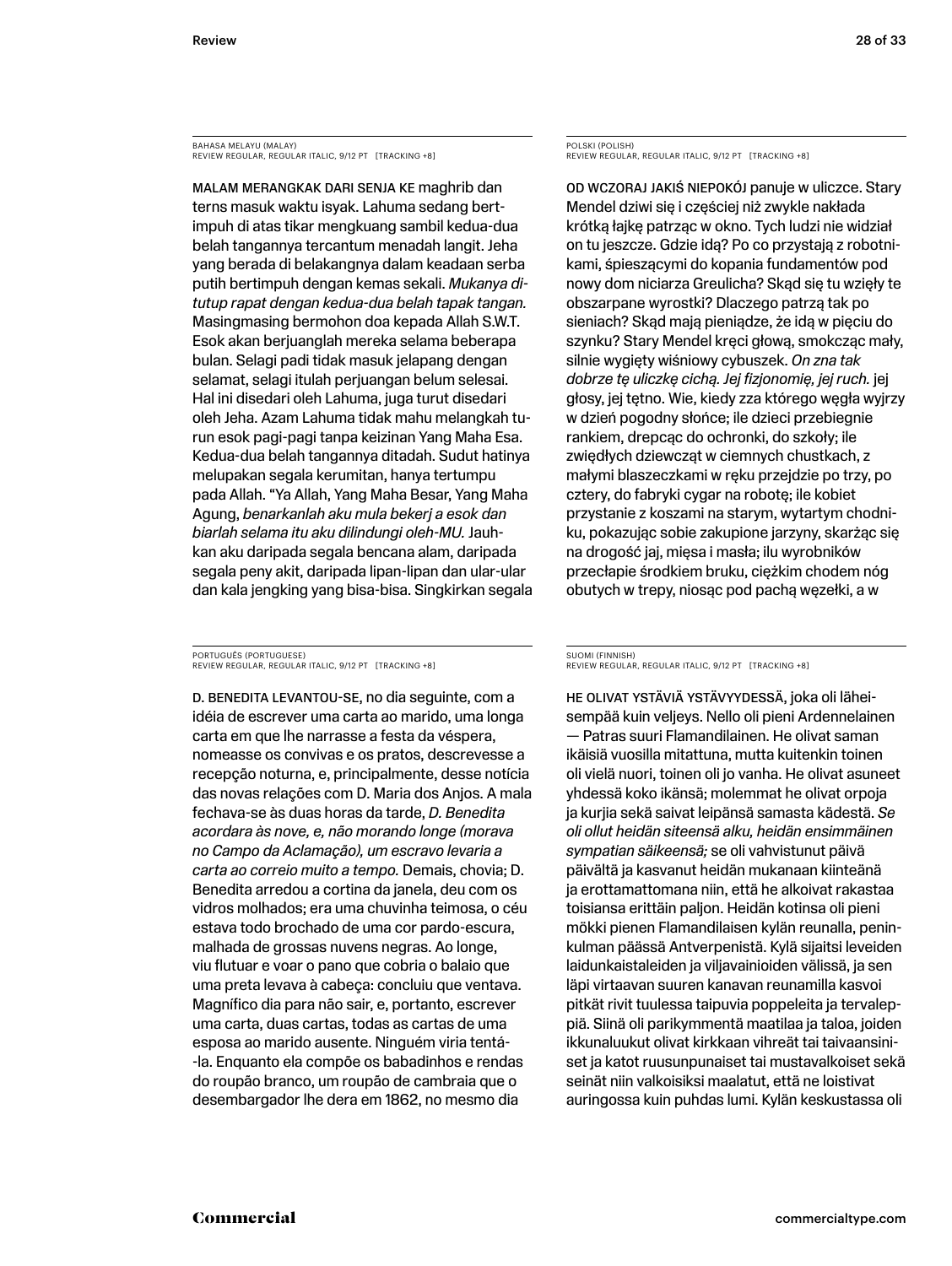SVENSKA (SWEDISH) REVIEW REGULAR, REGULAR ITALIC, 9/12 PT [TRACKING +8]

Klockan var mellan åtta och nio den vackra majmorgonen, då Arvid Falk efter scenen hos brodern vandrade gatorna framåt, missnöjd med sig själv, missnöjd med brodern och missnöjd med det hela. Han önskade att det vore mulet och att han hade dåligt sällskap. Att han var en skurk, det trodde han icke fullt på, *men han var icke nöjd med sig själv, han var så van att ställa höga fordringar på sig,* och han var inlärd att i brodern se ett slags styvfar, för vilken han hyste stor aktning, nästan vördnad. Men även andra tankar döko upp och gjorde honom bekymrad. Han var utan pengar och utan sysselsättning. Detta senare var kanske det värsta ty sysslolösheten var honom en svår fiende, begåvad med en aldrig vilande fantasi som han var. Under ganska obehagliga funderingar hade han kommit ner på Lilla Trädgårdsgatan; han följde vänstra trottoaren utanför Dramatiska Teatern och befann sig snart inne på Norrlandsgatan; han vandrade utan mål och gick rätt fram; snart började stenläggningen bli ojämn, träkåkar efterträdde stenhusen, illa klädda människor kastade miss-

TIẾNG VIỆT (VIETNAMESE) REVIEW REGULAR, REGULAR ITALIC, 9/12 PT [TRACKING +8]

Ông ấy nói thế một cách sốt sắng chẳng kém những người gầy gò ốm yếu không hề tập thể thao bao giờ và chỉ xui giục kẻ khác. Nguyên do ông ấy là một du học sinh quay về tổ quốc mà không có một mảnh văn bằng nào cả. Hình như ở bên Pháp, ông là bạn thân của những nhà chính trị đã từng làm thứ trưởng, thượng thư, văn hào, vân vân, những vị có danh tiếng mà báo chí *Việt Nam cũng nhắc nhỏm tới.* Sở Liêm Phóng Securité đã cắt hai viên thám tử đi dò ông. Sau ba tháng ròng rã hai viên thám tử chỉ thấy những hành tung bí mật của ông là: hút thuốc lá Camel. Về sau ông lấy vợ giàu. Có vợ rồi, ông đặt là Văn Minh. Sở Liên Phóng Securité lại phải một phen lo sợ. Dò mãi mới biết rằng tên của vợ ông là Văn, của ông là Minh thì ông đặt ngay là Văn Minh, tên vợ ở trên tên ông, tên ông đội dưới, *cho nó có vẻ nịnh đầm.* Thế thôi, chứ ông chẳng phản đối, cũng chẳng cải cách, quốc gia, quốc tế chi chi, cũng không cả. Từ độ được nhiều người gọi là Văn Minh, ông ta thấy cần phải chủ trương cuộc Âu hoá thì cái tên mới khỏi vô nghĩa. Một cái linh hồn khoẻ trong một xác thịt khoè! Phát minh được chân lý ấy rồi,

WIKANG TAGALOG (TAGALOG) REVIEW REGULAR, REGULAR ITALIC, 9/12 PT [TRACKING +8]

Nag-anyaya ng pagpapacain nang isáng hapunan, ng magtátapos ang Octubre, si Guinoong Santiago de los Santos, na lalong nakikilala ng bayan sa pamagát na Capitang Tiago, anyayang bagá man niyón lamang hapong iyón canyang inihayág, laban sa dati niyang caugalìan, gayón ma'y siyang dahil na ng lahát ng mga usap-usapan sa Binundóc, *sa iba't ibang mga nayon at hanggang sa loob ng Maynílà.* Ng panahóng yao'y lumalagay si Capitang Tiagong isáng lalaking siyang lalong maguilas, at talastas ng ang canyang bahay at ang canyang kinamulatang bayan ay hindî nagsásara ng pintô canino man, *liban na lamang sa mga calacal ó sa anó mang isip na bago ó pangahás.* Cawangis ng kisláp ng lintíc ang cadalîan ng pagcalaganap ng balítà sa daigdigan ng mga dápò, mga langaw ó mga "colado", na kinapal ng Dios sa canyang waláng hanggang cabaitan, at canyang pinararami ng boong pag-irog sa Maynílà. Nangagsihanap ang ibá nang "betún" sa caniláng zapatos, *mga botón at corbata naman ang ibá,* nguni't siláng lahát ay nangag iisip cung paano cayâ ang mabuting paraang

#### TÜRKÇE (TURKISH)

REVIEW REGULAR, REGULAR ITALIC, 9/12 PT [TRACKING +8]

Sadık genç, araladığı kapıyı çekince, yine birden kararan sanduka sükunu içinde, İskender Paşa, galeyansız ibadetine başlardı. Artık dünyaya dair hiçbir ümidi kalmamıştı. İstediği yalnız bir iman selametiydi. *Vâkıa korkak bir adam değildi. Ama, muhakkak bir ölümü her gün, her saat, her dakika, hatta her saniye beklemek… Onun cesaretini kırmış, sinirlerini zayıflatmıştı.* Düşündükçe, ensesinde soğuk bir satırın sarih temasını duyar gibi oluyordu. Bu sarih temas silinirken karşısına kendi boğuk hayali gelirdi; gözleri patlamış, kavuğu bir tarafa yuvarlanmış, boynu yağlı bir kement ile sıkılmış, ayağından pabuçları çıkmış, ipek kuşağı çözülmüş, karanlık, köpüklü ağzından siyah dili sarkmış bir naaş… İskender Paşa'nın yerde sürünen ölüsü! Titrer, gözlerini oğuşturur, yine salât-ü selamlarını çekmeye başlardı. Yakın akıbetinin bu uzvî hatırası o kadar bariz, o kadar kuvvetliydi ki… Çocukluğunun saf muhayyilesini süsleyen cennet bahçelerini, hûri, gılman alaylarını, Tûba ağacını, Sırat köprüsünü şimdi düşünemiyordu bile… Zihni durmuştu. Sinirleri, beyni pek yorgundu. Yemek yiyemiyordu.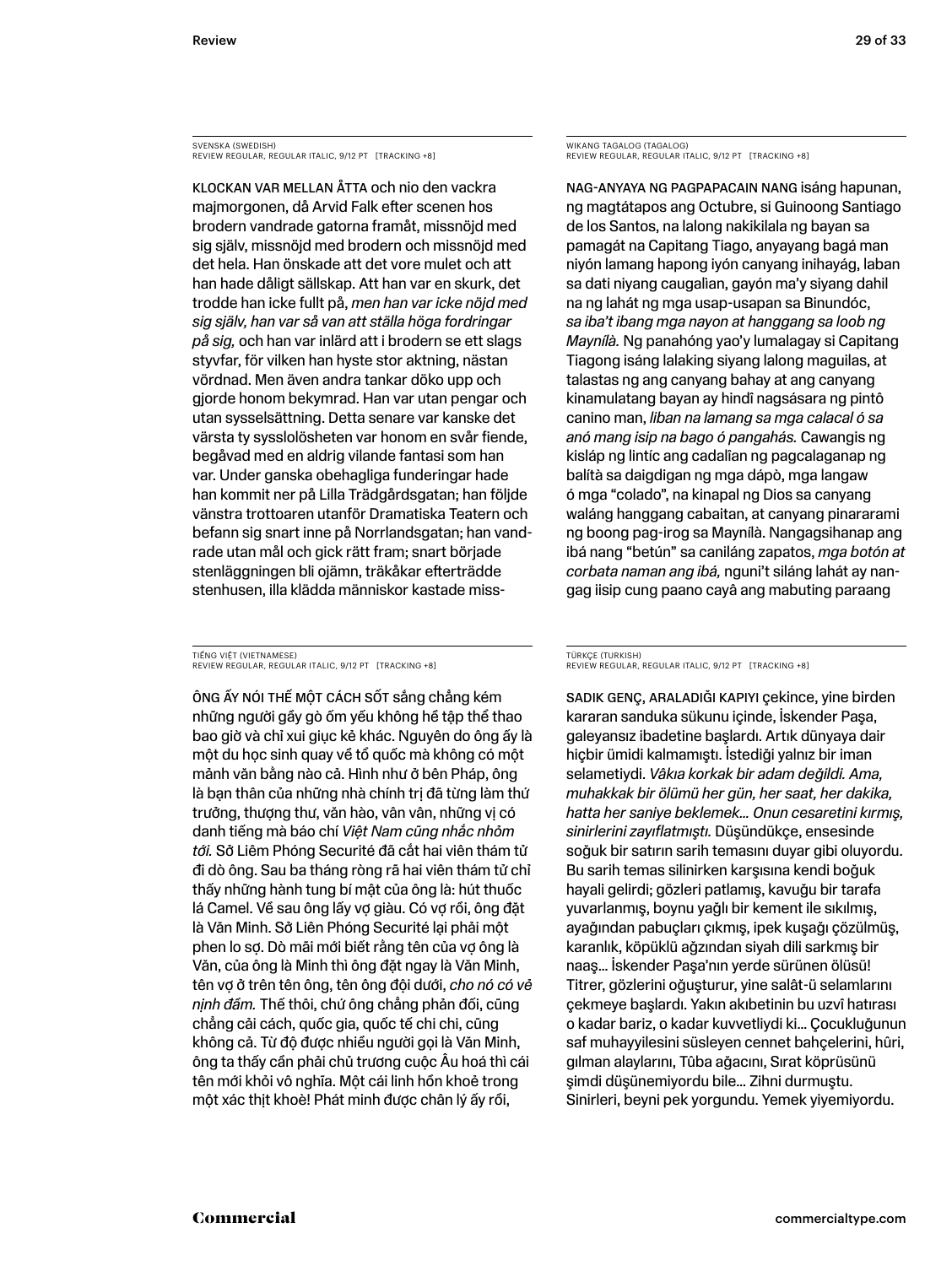Review 30 of 33

| <b>UPPERCASE</b>                             | ABCDEFGHIJKLMNOPQRSTUVWXYZ                                                                                                                                                                                                |  |  |  |
|----------------------------------------------|---------------------------------------------------------------------------------------------------------------------------------------------------------------------------------------------------------------------------|--|--|--|
| LOWERCASE                                    | abcdefghijklmnopqrstuvwxyz                                                                                                                                                                                                |  |  |  |
| SMALL CAPS                                   | ABCDEFGHIJKLMNOPQRSTUVWXYZ                                                                                                                                                                                                |  |  |  |
| STANDARD PUNCTUATION                         | ¡!¿?.,:;-——()[]{}/ \&@*""''·",«»↔ §·¶†‡©℗®™                                                                                                                                                                               |  |  |  |
| ALL CAP PUNCTUATION                          | iا/                                                                                                                                                                                                                       |  |  |  |
| SMALL CAP PUNCTUATION                        | <b>i!¿?©®</b>                                                                                                                                                                                                             |  |  |  |
| LIGATURES                                    | ff                                                                                                                                                                                                                        |  |  |  |
| PROPORTIONAL LINING<br>default figures       | \$£€¥₱₽₿₹₺₩₫1234567890¢f%‰ª°#°<+=-×÷>'"                                                                                                                                                                                   |  |  |  |
| TABULAR LINING                               | \$£€¥₱₽₿₹₺₩₫1234567890¢f%‰<+=-×÷>                                                                                                                                                                                         |  |  |  |
| SMALL CAP<br>PROPORTIONAL LINING             | \$£€¥₱₽₿₹₺₩₫1234567890¢f%‰#                                                                                                                                                                                               |  |  |  |
| SMALL CAP<br><b>TABULAR LINING</b>           | \$£€¥₱₽₿₹₺₩₫1234567890¢f%‰                                                                                                                                                                                                |  |  |  |
| PREBUILT FRACTIONS                           | $\frac{1}{2}$ $\frac{1}{3}$ $\frac{2}{3}$ $\frac{1}{4}$ $\frac{3}{4}$ $\frac{1}{8}$ $\frac{3}{8}$ $\frac{5}{8}$ $\frac{1}{8}$                                                                                             |  |  |  |
| <b>NUMERATORS &amp;</b><br>DENOMINATORS      | H1234567890/1234567890                                                                                                                                                                                                    |  |  |  |
| <b>SUPERSCRIPT &amp;</b><br><b>SUBSCRIPT</b> | $\rm H^{1234567890}$<br>$H_{1234567890}$                                                                                                                                                                                  |  |  |  |
| STYLISTIC ALTERNATES                         | KMRW agijk KMRW i!¿?.,:;"""',,,.® ÷ ĶŔŖŘŴŴŴŴ<br>àáâãäåāǎąąåãâåååååååå@åġĝġġģķ ĶŔŖŘŴŴŴŴ<br>ÄĄĄ̂ĂĊËĖĘĖĠĢĨİĮĶĶĿĻŅÖỌỘQŖŖŞŢÜŲŲŴŴŸYŻ<br>äąą̃ą̃äąą̃ą̃čëėe઼êġġġġïįįijķķḷŀņöọộợṛṣṭüụựẅÿyz<br>ÄĄĄ̂ĂĊËĖĘÊĠĢĨİĮĶĶĿĻŅÖQQ̃QŖŖŞŢÜŲŲŴŴŸYŻ |  |  |  |
| <b>ARROWS</b>                                | →→→∠← ∧↑                                                                                                                                                                                                                  |  |  |  |
| <b>ACCENTED UPPERCASE</b>                    | ÀÁÂÃÄÅÅĀĂÅĄĄÂÂÂÂÃĂĂÅÅÆƏÇĆĈĊČĎĐÈÉÊËĒĔĖ<br>ĘĔĘĔĔĔĔĔĔĔĠĠĠĠĠĤĦÌĺĨĨĨĬĮIJĺĴĴĶĹĽĿŁĻÑŃŇŊŅÒÓÔ<br>ŎÖŌŎŎŐŎQŎÕÕÕŎŐŎŎŎŎŎŒŔŘŖŚŜŞŠŞßŢŤŢŦÞ<br>ÙÚÛÜŨŨŬŮŮŮŰŲƯŲỨÙŨŲŮŴŴŴŴÝŸŶŶYŶŹŻŽ                                                            |  |  |  |
| <b>ACCENTED LOWER CASE</b>                   | àáâãäåāååąąãååååååååæaçćĉċčďđèéêëēěeeeee<br>éêė̃ę̃eg̃ğġģĥħìíîïīīĭįįijíjĵķĺľŀłḷñńňŋṇòóôõöōŏỏőơọốôỗ<br>ộổớờỡợởøœŕřŗśŝşšṣßṭtṭŧþùúûüũūǔůủǔyưụứừữựửŵ<br><b>wwwyyyyyyyzzz</b>                                                   |  |  |  |
| ACCENTED SMALL CAPS                          | ÀÁÂÃÄÅĀĂÅĄĄÁÂÂÂÅÅÅÅÅÆƏÇĆĈĊČĎĐÈÉÊËĒĖĘĚĘĔ<br>Ė̃ĔĔĔĔĔĜĞĠĢĤĦÌĺĨĬĨĨĬĮIJIJĨĴĶĹĽĿŁĻÑŃŇŊŅÒÓÔÕÖŌŎŎŐŐ<br>QŐŐŐŎŐŎŎŎŎŎØŒŔŘŖŚŜŞŠŞßŢŤŢŦÞÙÚÛÜŨŨŬŮŮŰŲƯ<br><b>ŲÚÙŨŲŮŴŴŴŴÝŸŶŶYŶŶŹŻŽ</b>                                                     |  |  |  |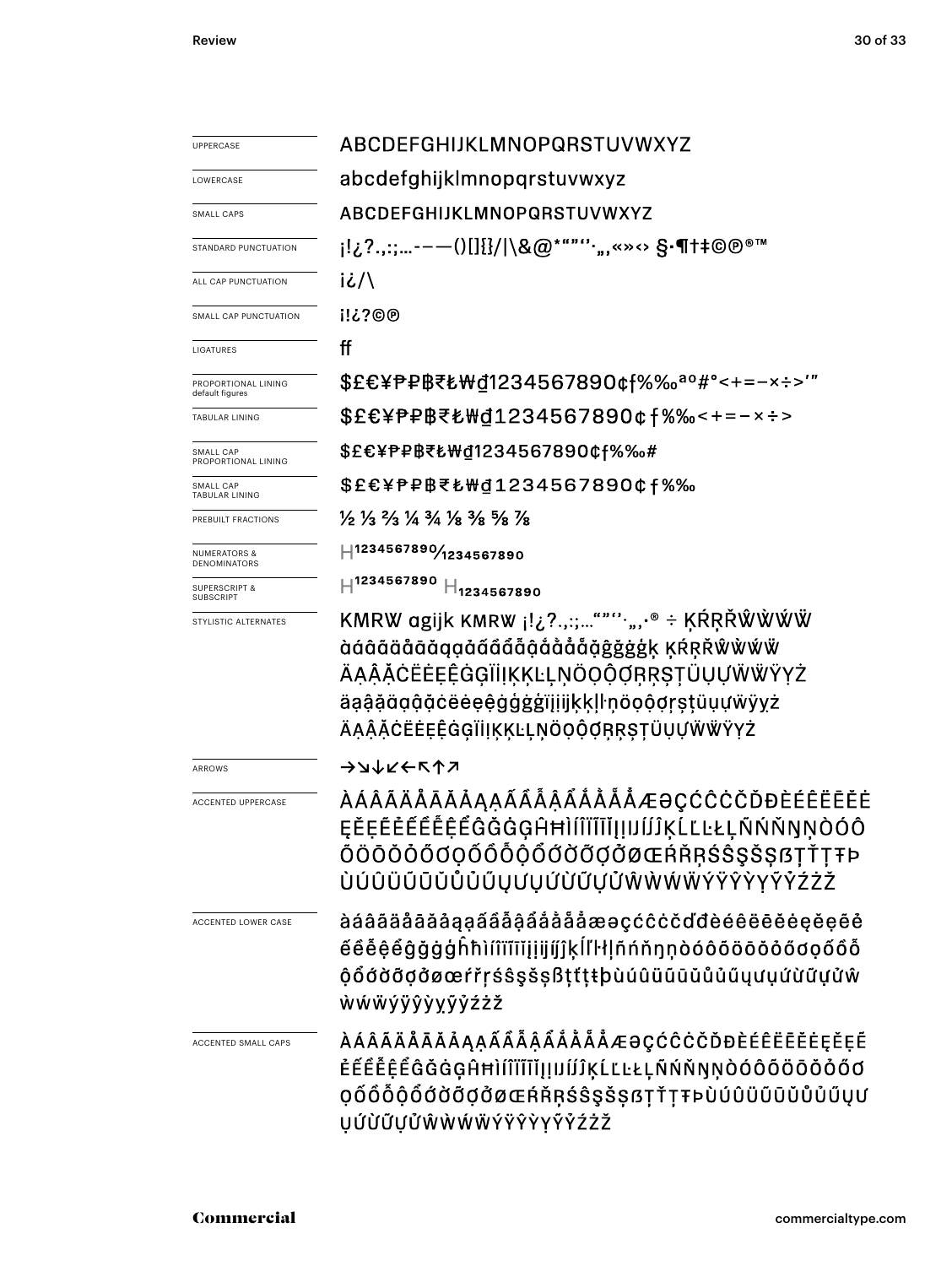| <b>UPPERCASE</b>                             | <i>ABCDEFGHIJKLMNOPQRSTUVWXYZ</i>                                                                                                                                                 |  |  |
|----------------------------------------------|-----------------------------------------------------------------------------------------------------------------------------------------------------------------------------------|--|--|
| LOWERCASE                                    | abcdefghijklmnopgrstuvwxyz                                                                                                                                                        |  |  |
| STANDARD PUNCTUATION                         |                                                                                                                                                                                   |  |  |
| LIGATURES                                    | ff                                                                                                                                                                                |  |  |
| PROPORTIONAL LINING<br>default figures       | \$£€¥₱₽₿₹₺₩₫1234567890¢f%‰ª°#°<+=-×÷>'"                                                                                                                                           |  |  |
| <b>TABULAR LINING</b>                        | \$£€¥₱₽₿₹₺₩₫1234567890¢f%‰<+=-×÷>                                                                                                                                                 |  |  |
| PREBUILT FRACTIONS                           | 1/2 1/3 ?/3 1/4 3/4 1/8 3/8 3/8 1/8                                                                                                                                               |  |  |
| NUMERATORS &<br>DENOMINATORS                 | H1234567890/1234567890                                                                                                                                                            |  |  |
| <b>SUPERSCRIPT &amp;</b><br><b>SUBSCRIPT</b> | $H^{1234567890}$ $H_{1234567890}$                                                                                                                                                 |  |  |
| STYLISTIC ALTERNATES                         | KMRW agijk KMRW ¡!¿?.,:;""'`*.,,.•® ÷ ĶŔŖŘŴŴŴŴ<br>àáâãäåāāqạảãâẩẫậåååååğġġġķ ĶŔŖŘŴŴŴŴ<br>ÄĄĄ̂ĂĊËĖĘÊĠĢĨĬĮĶĶĿĻŅÖỌỘỢŖŖŞŢŨŲŲŴŴŸYŻ<br>äąą̂ą̃äąą̂ą̃čëėe઼êġġ́ġġiį̃įijķķḷŀņöọộợṛṣṭüụựẅÿyż |  |  |
| <b>ARROWS</b>                                | →コ个トレレン                                                                                                                                                                           |  |  |
| <b>ACCENTED UPPERCASE</b>                    | ÀÁÂÃÄÅÅĀĂÅĄĄÁÂÂÂÅÅÅÅÅÆƏÇĆĈĊČĎĐÈÉÊËĒĔĖ<br>ĘĔĘĔĔĔĔĔĔĔĜĞĠĠĢĤĦÌĺĨĬĨĬĬĮIJĺĴĶĹĽĿŁĻÑŃŇŊŅÒÓÔ<br>ŎÖŌŎŎŎŎ <i>ŎŎŎŎŎŎŎŎŎŎŎ</i> ŎŎŒŔŘŖŚŜŞŠŞßŢŤŢŦÞ<br>ÙÚÛÜŨŨŨŮŮŮŰŲƯŲÚÙŨŲŮŴŴŴŴŶŸŶŶYŶŶŹŻŽ         |  |  |
| ACCENTED LOWER CASE                          | àáâãäåāăåąąããåậåååååæəçćĉċčďđèéêëēĕėęĕęẽéế<br>êễệểĝǧġģĥħìíîïīīĭįijijíjkĺľŀłḷñńňŋṇòóôõöōŏỏőơọốôỗộổ<br>ớờỡợởøœŕřŗśŝşšṣßṭťṭŧþùúûüũūŭůůűųưụứừữựửŵẁẃẅ<br><i>ÝŸŶ</i> Ŷ <i>YŶŽŹŽ</i>     |  |  |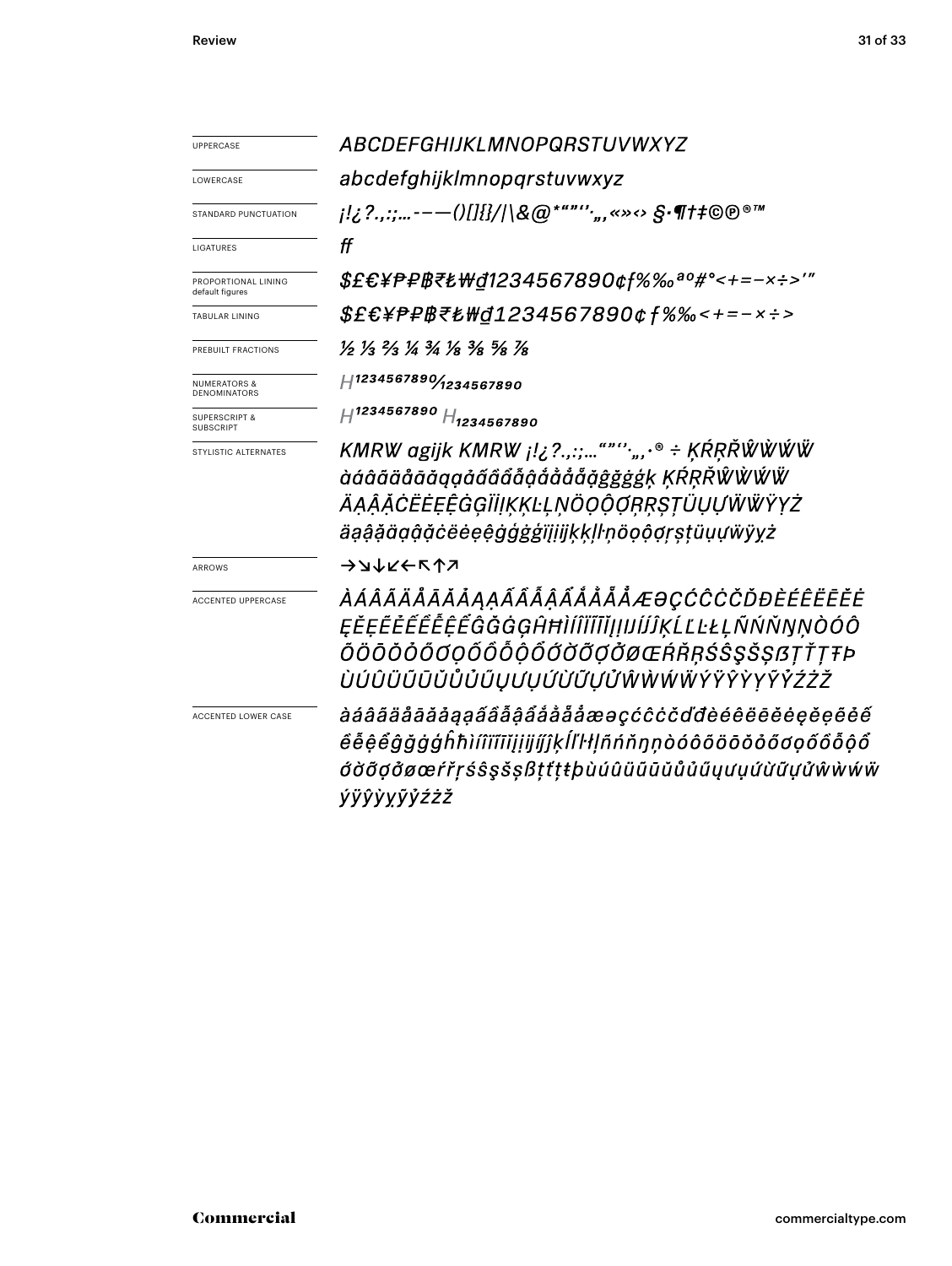### **OPENTYPE FEATURES** FAMILY WIDE

SMALL CAPS

ALL CAPS opens up spacing, moves punctuation up ALL SMALL CAPS includes punctuation & figures

| <b>FRACTIONS</b><br>ignores numeric date format |
|-------------------------------------------------|
| SUPERSCRIPT/SUPERIOR                            |

SUBSCRIPT/INFERIOR

DENOMINATOR for making arbitrary fractions

NUMERATOR for making arbitrary fractions

LANGUAGE FEATURE<br>Català (Catalan) I glyph

LANGUAGE FEATURE<br>Română (Romanian) s accent

#### **OPENTYPE FEATURES** ROMAN & ITALIC

STYLISTIC SET 04<br>alternate K k

STYLISTIC SET 05<br>alternate R

STYLISTIC SET 06

STYLISTIC SET 12<br>round punctuation and accents

| ¿¡Fish & 'Chips' for £2/\$5!? |
|-------------------------------|
| ¿¡Fish & 'Chips' for £2/\$5!? |
| ¿¡Fish & 'Chips' for £2/\$5!? |

| PROPORTIONAL LINING   | Sale Price:                | \$3,460 €1,895                  |
|-----------------------|----------------------------|---------------------------------|
| default figures       | Originally:                | ¥7,031 £9,215                   |
| <b>TABULAR LINING</b> | Sale Price:<br>Originally: | \$3,460 €1,895<br>¥7,031 £9,215 |
| SMALL CAP             | <b>Sale Price:</b>         | \$3,460 €1,895                  |
| PROPORTIONAL LINING   | Originally:                | ¥7,031 £9,215                   |
| SMALL CAP             | <b>Sale Price:</b>         | \$3,460 €1,895                  |
| <b>TABULAR LINING</b> | Originally:                | ¥7,031 £9,215                   |

 $21/03/10$  and 2 1/18 460/920 21/03/10 and 2 $\frac{460}{320}$  $x158 + y23 \times z18 - a4260$   $x^{158} + y^{23} \times z^{18} - a^{4260}$  $x158 \div y23 \times z18 - a4260$   $x_{158} \div y_{23} \times z_{18} - a_{4260}$ 0123456789 0123456789 0123456789 0123456789 0123456789 0123456789 0123456789 0123456789

CONŞTIINȚA însuși științifice CONȘTIINȚA însuși științifice SÍL·LABA col·lecció cal·ligrafia SÍL·LABA col·lecció cal·ligrafia

#### **DEACTIVATED**

**STYLISTIC SET OG Weathered from World War 2** Weathered from World War 2 Made an average of £712,450 Made an average of £712,450 Regularizing storage regimens Regularizing storage regimens Modifying 12-Cylinder Motors Modifying 12-Cylinder Motors K nowingly risky line of attack Knowingly risky line of attack Bridges span the Rhine River Bridges span the Rhine River Their witty reëlection "jingle!" Their witty reëlection "jingle!"

**DEACTIVATED ACTIVATED**

 $\ddot{\text{c}}$  iFISH & 'CHIPS' FOR £2/\$5!?  $\chi$ ¡Fish & 'Chips' for £2/\$5!? ¿¡Fish & 'Chips' for £2 / \$5!? ¿¡Fish & 'Chips' for £2 / \$5!?

| Sale Price:<br>Originally:               | \$3,460 €1,895<br>¥7,031 £9,215 |                                 |
|------------------------------------------|---------------------------------|---------------------------------|
| Sale Price:<br>Originally:               |                                 | \$3,460 €1,895<br>¥7,031 £9,215 |
| <b>SALE PRICE:</b><br><b>ORIGINALLY:</b> | \$3,460 €1,895<br>¥7,031 £9,215 |                                 |
| <b>SALE PRICE:</b><br><b>ORIGINALLY:</b> |                                 | \$3,460 €1,895<br>¥7,031 £9,215 |

#### **ACTIVATED**